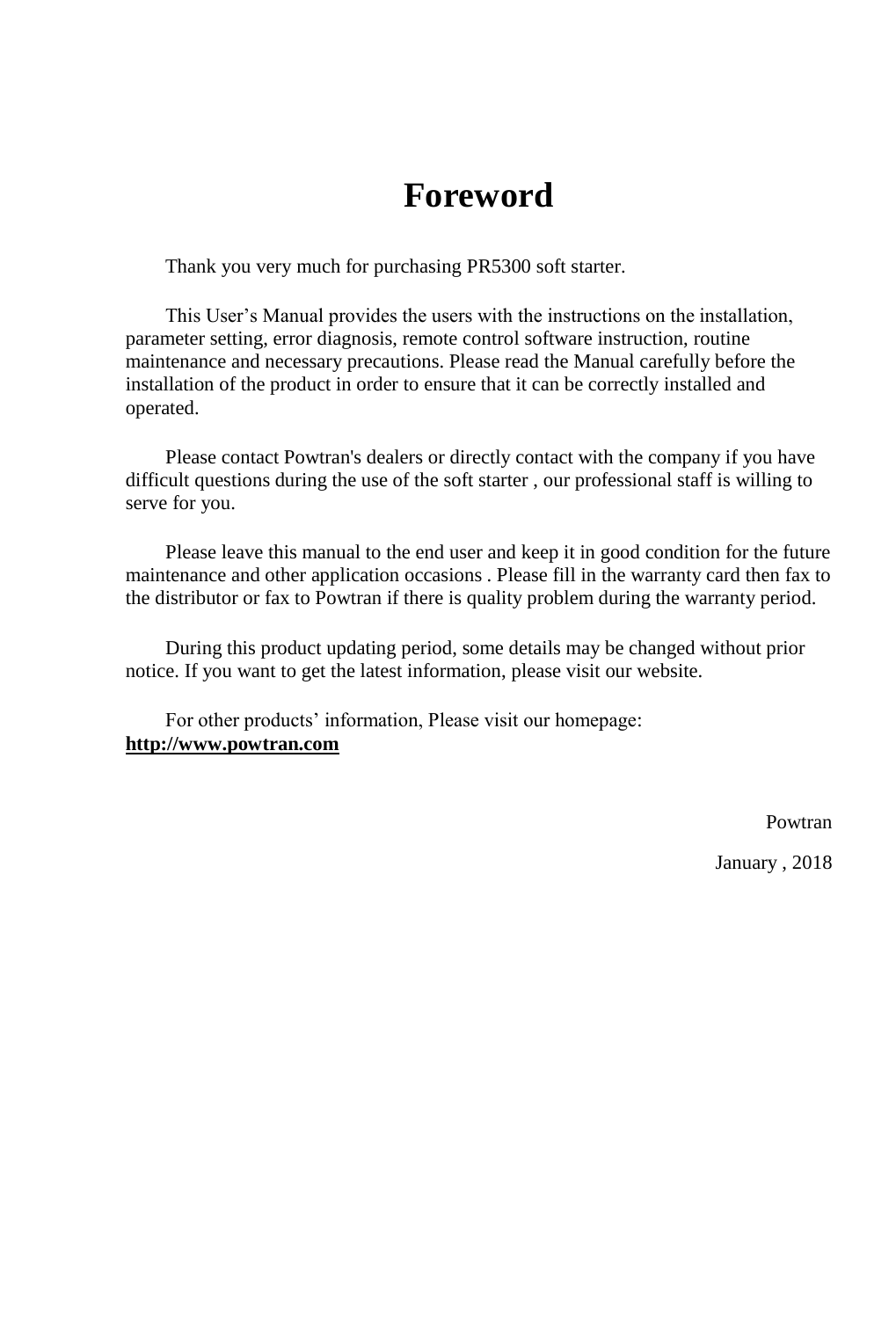# **Contents**

| Chapter 2 Product model description and open - package inspection 3  |  |
|----------------------------------------------------------------------|--|
|                                                                      |  |
|                                                                      |  |
| Chapter 3 The conditions of use and installation requirements 4      |  |
|                                                                      |  |
|                                                                      |  |
| 3-3. The appearance and installation dimension of the soft starter 5 |  |
|                                                                      |  |
|                                                                      |  |
|                                                                      |  |
|                                                                      |  |
|                                                                      |  |
|                                                                      |  |
|                                                                      |  |
| 5-4. The electrical terminal running protection functions 14         |  |
|                                                                      |  |
|                                                                      |  |
|                                                                      |  |
|                                                                      |  |
|                                                                      |  |
|                                                                      |  |
|                                                                      |  |
| 7-2. PR5300 Series soft starter starting mode and application 19     |  |
|                                                                      |  |
|                                                                      |  |
|                                                                      |  |
|                                                                      |  |
| 8-1. Summary of the modbus RTU communication protocol 23             |  |
|                                                                      |  |
|                                                                      |  |
|                                                                      |  |
|                                                                      |  |
|                                                                      |  |
|                                                                      |  |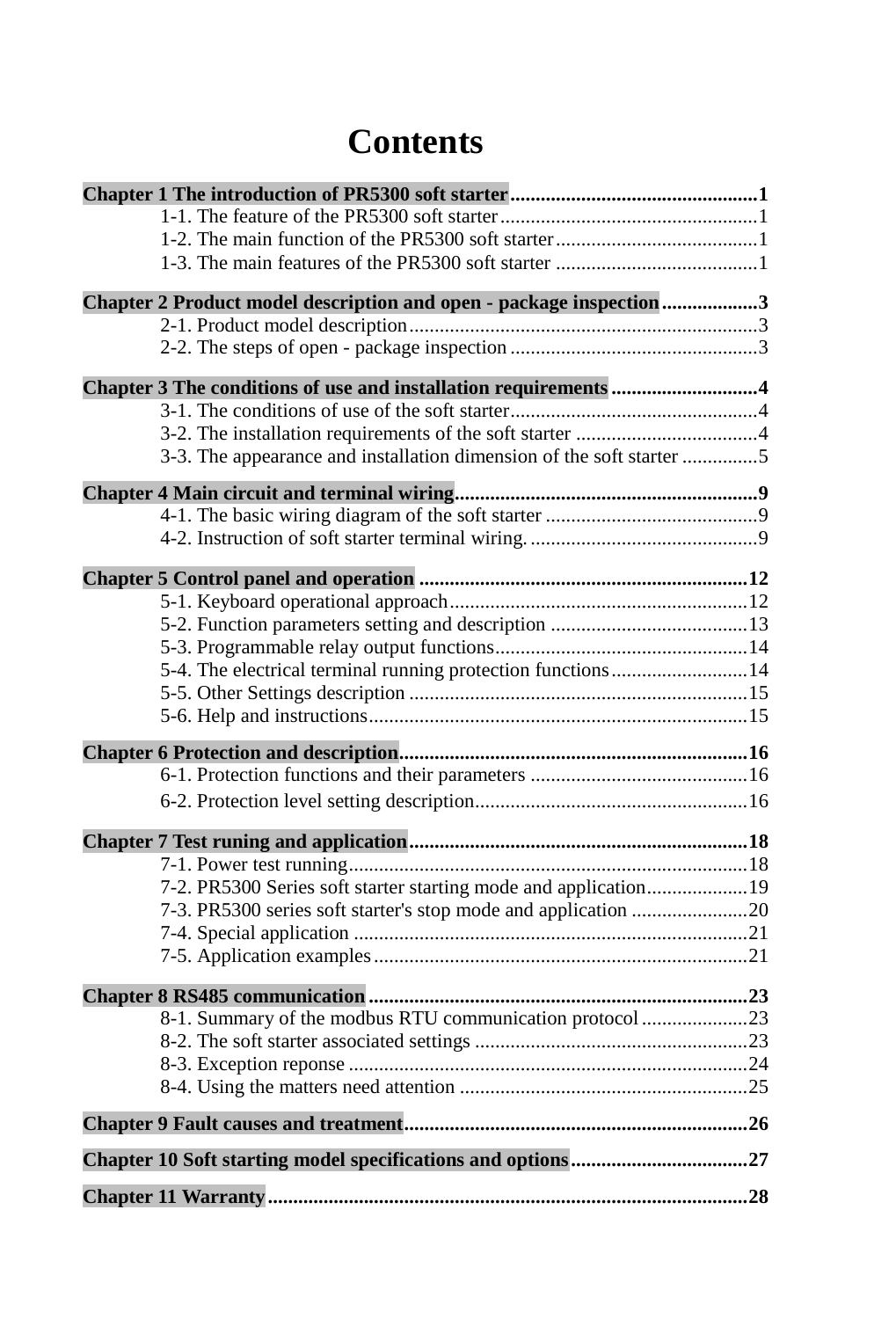# **Safety precautions**

Thank you very much for purchasing PR5300 soft starter.

Under the soft starter installation, using and maintenance of process must pay attention to the following.



**Only the well-trained personnel can be allowed to operate this unit, please carefully read the instructions on safety, installation, operation and maintenance before use. The safe operation of this unit depends on proper transport, installation, operation and maintenance!**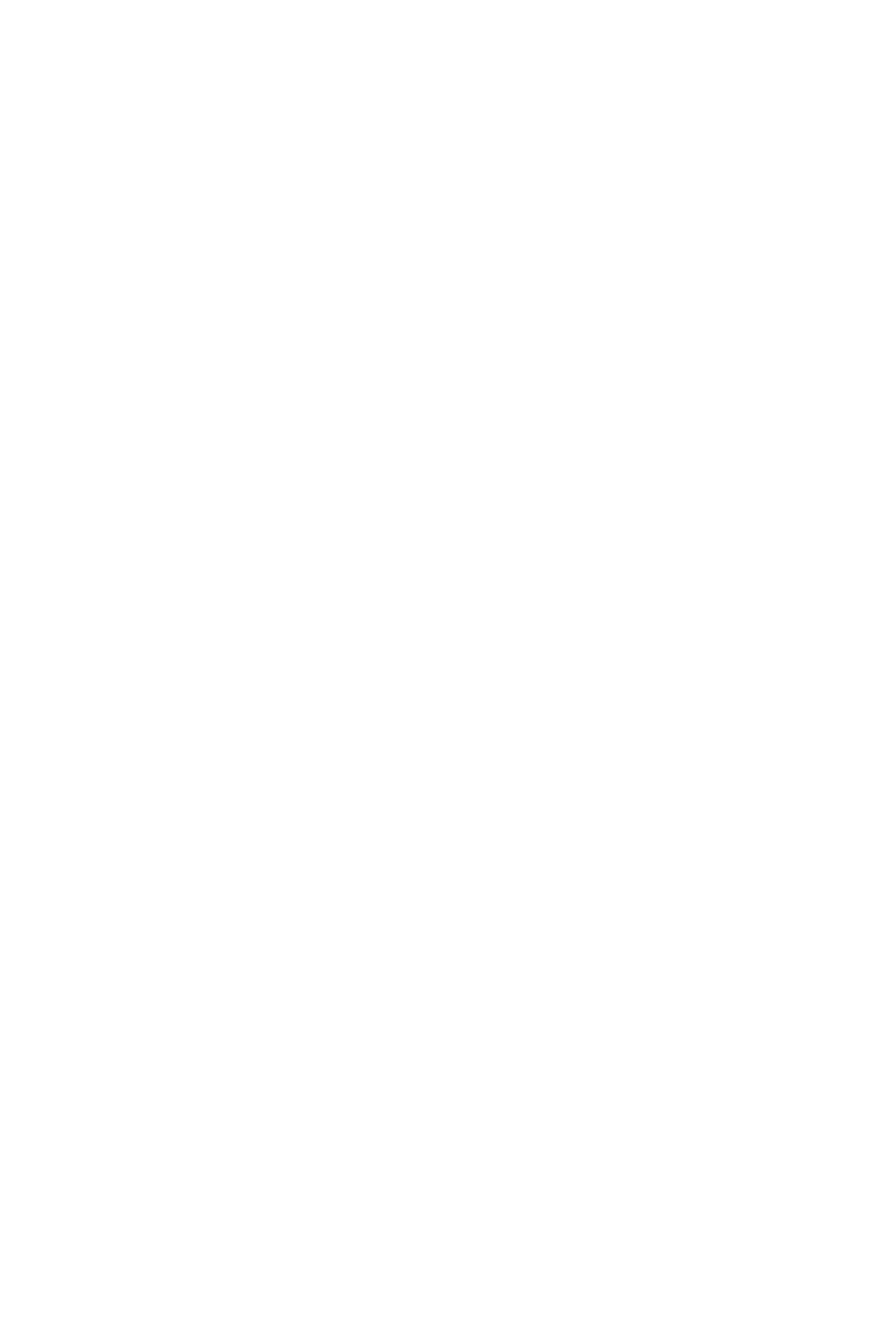# <span id="page-4-0"></span>**Chapter 1 The introduction of PR5300 soft starter**

# <span id="page-4-1"></span>**1-1.The feature of the PR5300 soft starter**

PR5300 series intelligent motor soft starter is the integration of new equipment for the new motor control theory and specialized motor protection technology and advanced software technology, is early for starting motor star /delta conversion and self coupling voltage, magnetron step-down starting equipment, the ideal alternative products; its performance is currently on the market most without the use of intelligent control technology of ordinary soft starter incomparable starting. PR5300 series products are soft starting device for motor soft starting and on line operation control.

# <span id="page-4-2"></span>**1-2.The main function of the PR5300 soft starter**

- First: To reduce the motor starting current and reduce power distribution capacity, avoid investment of expansion of power capacity.
- The second: To reduce the starting stress of the motor and the load of the equipment ; extend lifespan of the motor and related equipment.
- O Third: Its soft stop function can effectively solve the problem of parking vibration of the inertial system,which is unable to realize by traditional starting equipment.
- Fourth: To have six unique start-up modes adapts to the complex conditions of motor and load, to perfect start effect.
- Fifth: Has the perfect and reliable protection function; effectively protect the motor and the related production equipment use safety.
- Sixth: Motor soft starter intelligence, and network technology application makes motor control technology to adapt to the rapid development of the electric power automation technology in higher requirements.

# <span id="page-4-3"></span>**1-3.The main features of the PR5300 soft starter**

### ● **Perfect human nature design:**

- O Beautiful shape and reasonable structure
- O Perfect function and easy operation
- O Sturdy and reliable and compact structure
- Industrial product excellence in the design of art.

#### ● **Reliable quality assurance:**

- Using the computer simulation design.
- O SMT placement production process.
- Excellent electromagnetism compatibility.
- The whole machine of aging, vibration test in high temperature before they leave the factory

### ● **Perfect and reliable protection function:**

- O Voltage lose, lower voltage and over-voltage protection.
- O Soft starter motor overheating, lower load, too long starting time protection.
- Input phase lose, output phase lose, three-phase unbalance protection.
- O Start-up current, overload, short circuit protection.

#### ● **Proprietary intellectual property products:**

- Appearance design patent.
- Independent software copyright.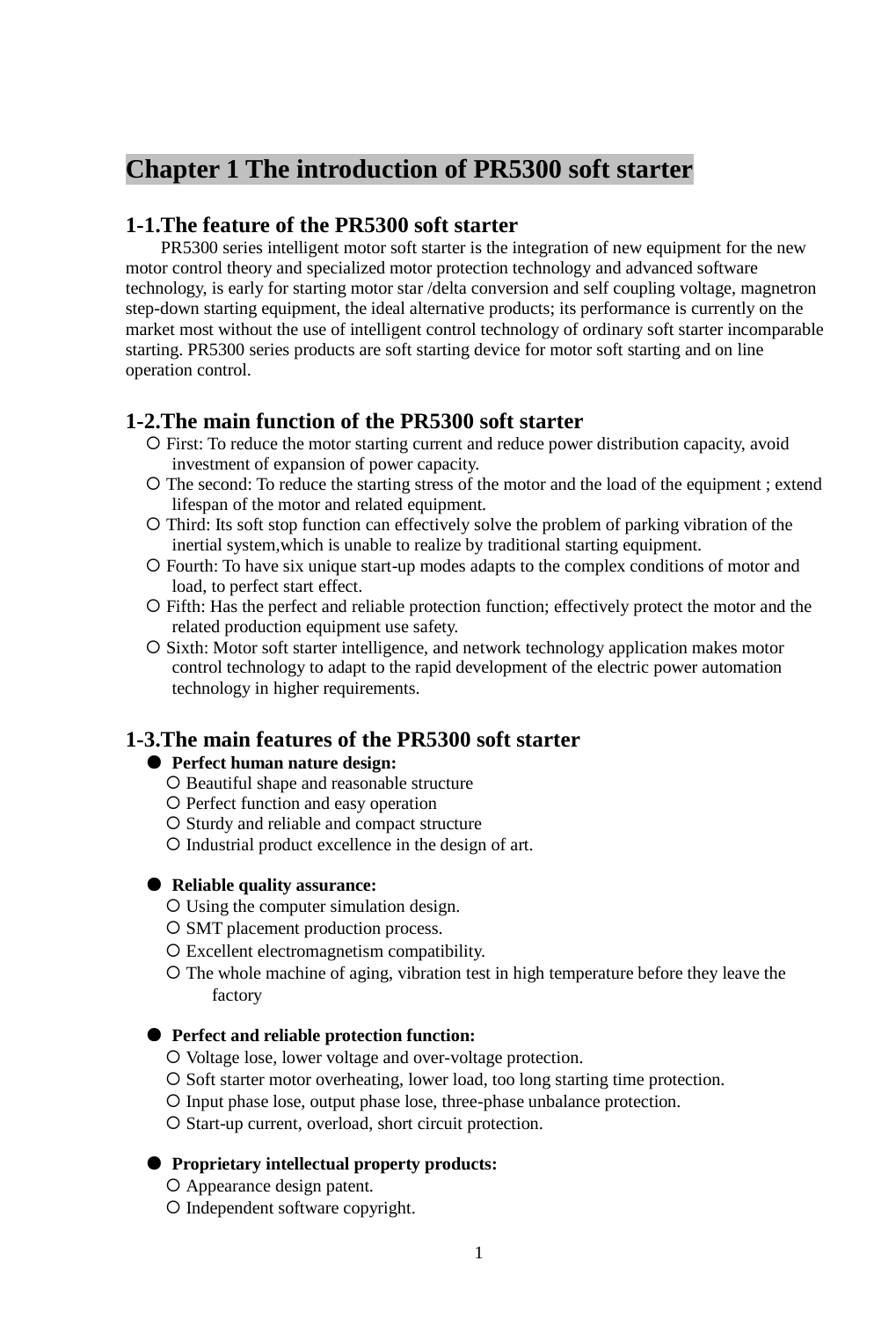- O Proprietary motor starting and protection technology.
- Unique testing debugging equipment and process.

# ● **Swift thoughtful after-sales service:**

- O Reliable performance and quality lay the foundation of excellent service.
- O Provide excellent perfect supporting design scheme.
- Timely and thoughtful use consultation.
- Continuously improve product performance according to user opinion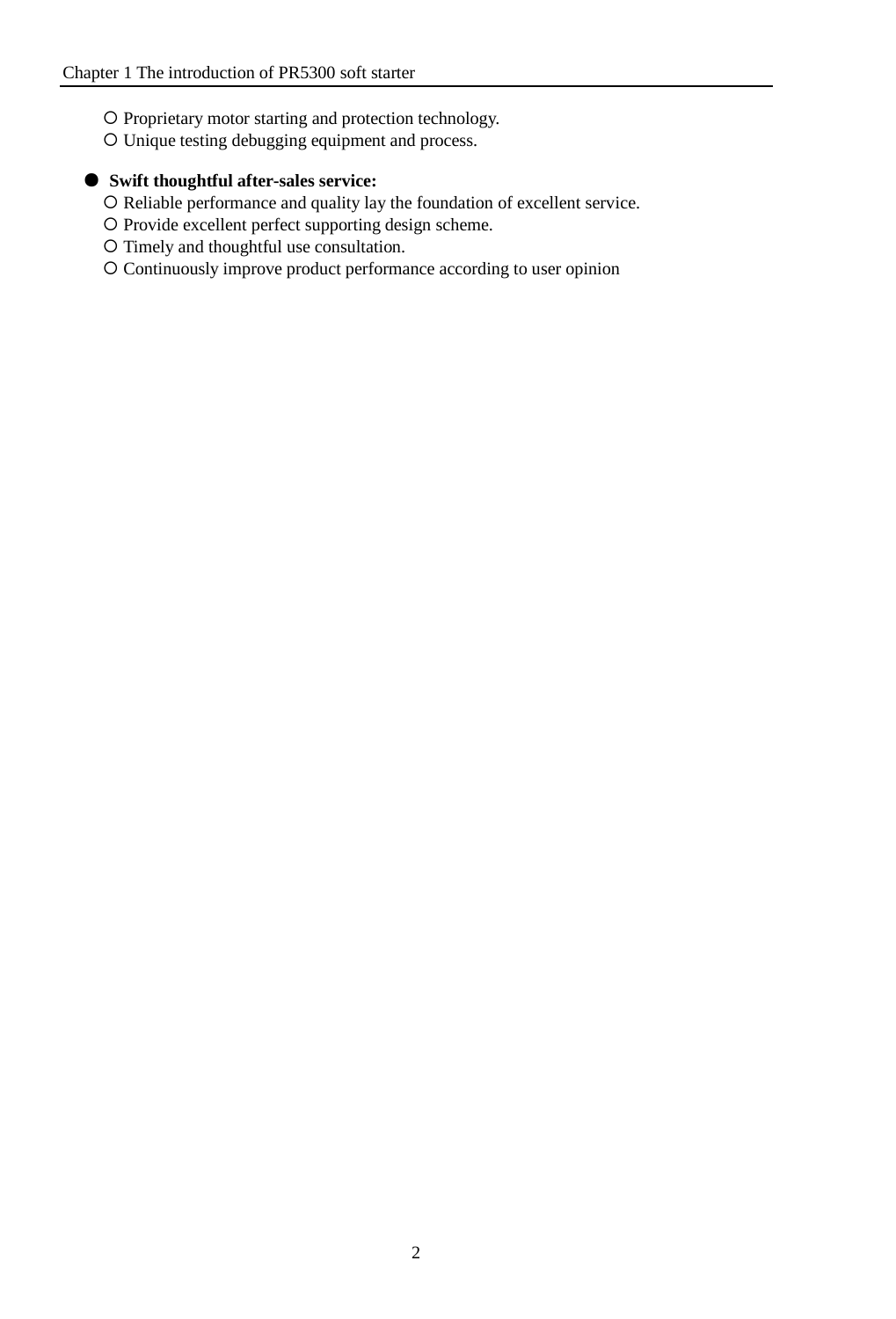# <span id="page-6-0"></span>**Chapter 2 Product model description and open - package inspection**

# <span id="page-6-1"></span>**2-1.Product model description**

# **2-1-1. Instructions on nameplate**



# <span id="page-6-2"></span>**2-2.The steps of open - package inspection**

Each PR5300 series soft starter is under strict inspection and testing before they leave the factory. Users received the products and unpacked, please follow the inspection steps , if found problem, please contact the supplier promptly.

- Confirm the soft starter without any damage in transport process (Machine body damage or gap).
- Check with the machine, the instruction manual, the warranty card
- $\blacklozenge$  Check the product of the specifications of the enclosure panels, ensure that the received goods match with you ordered products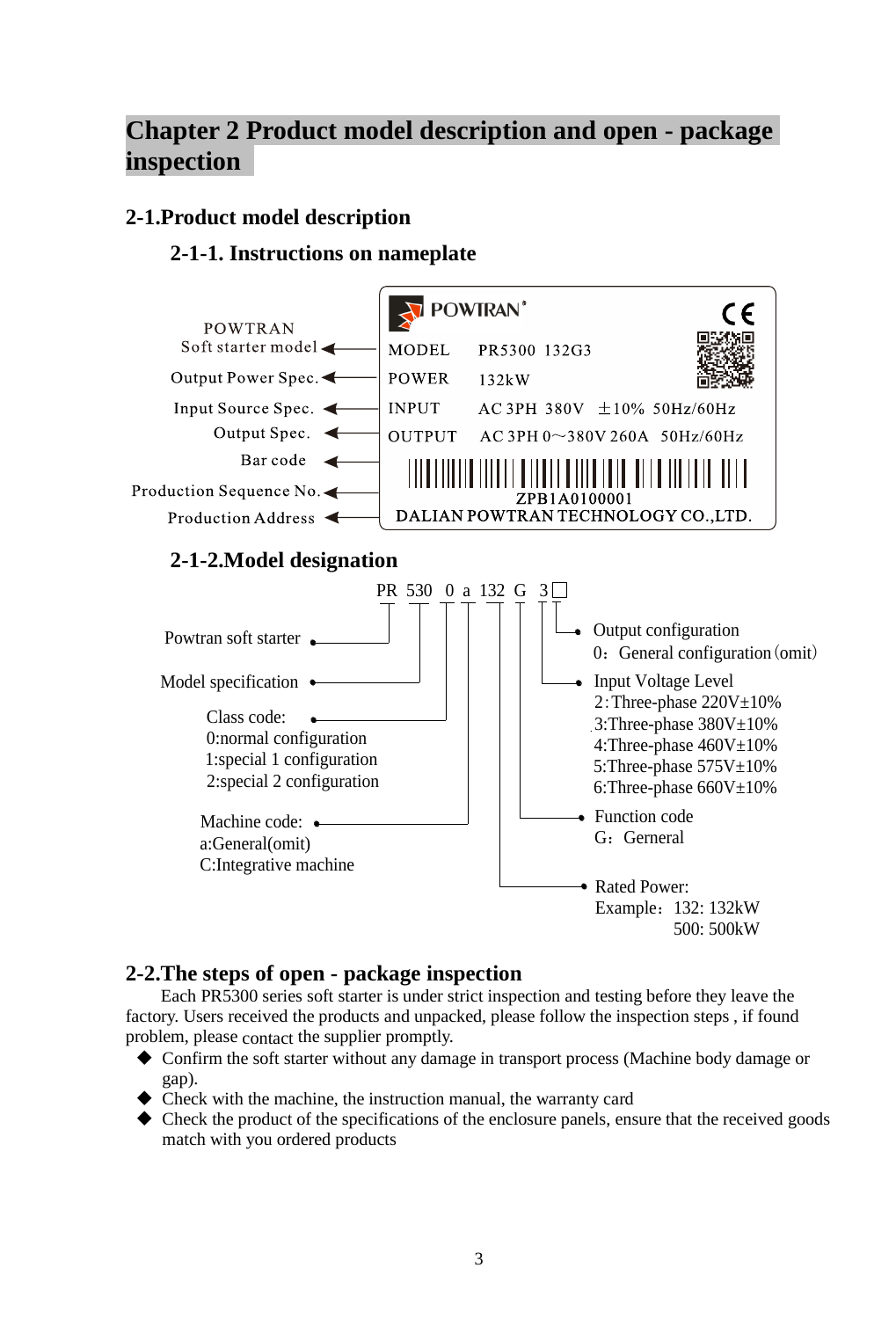# <span id="page-7-0"></span>**Chapter 3 The conditions of use and installation requirements**

PR5300 series soft starter should comply with the following conditions of use and installation requirements; otherwise, the performance will not guarantee, it can shorten life of soft starter even damage.

## <span id="page-7-1"></span>**3-1.The conditions of use of the soft starter**

3-1-1. Power supplies: The utility, self-power station, diesel generating sets three-phase AC 380 V plus or minus 10%, frequency 50 Hz or 60 Hz, the power supply capacity must meet soft starter motor starting to the requirement.

3-1-2. Applicable motor: Mouse cage type three-phase asynchronous motor, ac motor rated power should be matching with soft starter rated power .

3-1-3. Start frequency: No demands, depending on the specific number load up.

3-1-4. Cooling way: Forced air cooling.

3-1-5. Protection level: Increasing non-standard parts can reach IP20.

3-1-6. Environmental conditions: Below elevation 3000 meters, the environment

Temperature between -25 °C  $\sim$  + 40°C, relative humidity below 90% RH, no dewing, no inflammable, no explosive, no corrosive gas easily, have no electrical conductivity dust, indoor and ventilated good, vibration is less than 0.5 G place.

3-1-7. Ambient temperature: Storage, -25 to 70 degrees Celsius; online operation, 0 to 40 degrees Celsius, the maximum to 60 degrees Celsius, 40 degrees Celsius above 1 degrees Celsius by the current rating to reduce the use of 2% drop.

 $\star$  We can offer under special conditions of use products, such as the explosion proof type, low temperature, high pressure type type soft starter, its use conditions will need further instructions.

## <span id="page-7-2"></span>**3-2.The installation requirements of the soft starter**

The installation direction and distance: In order to ensure that the soft starter in use with good ventilation and heat dissipation conditions, the soft starter should be installed vertically, and around the equipment left enough space for heat dissipation, as shown in Figure 3.1, Figure 3.2, Figure 3.3, Figure 3.4the graph to allow the minimum distance.

When the soft starter cabinet installation, in addition to the above requirements, must choose top, below ventilated cabinet.



Installation requirement for PR5300G3 11-115kW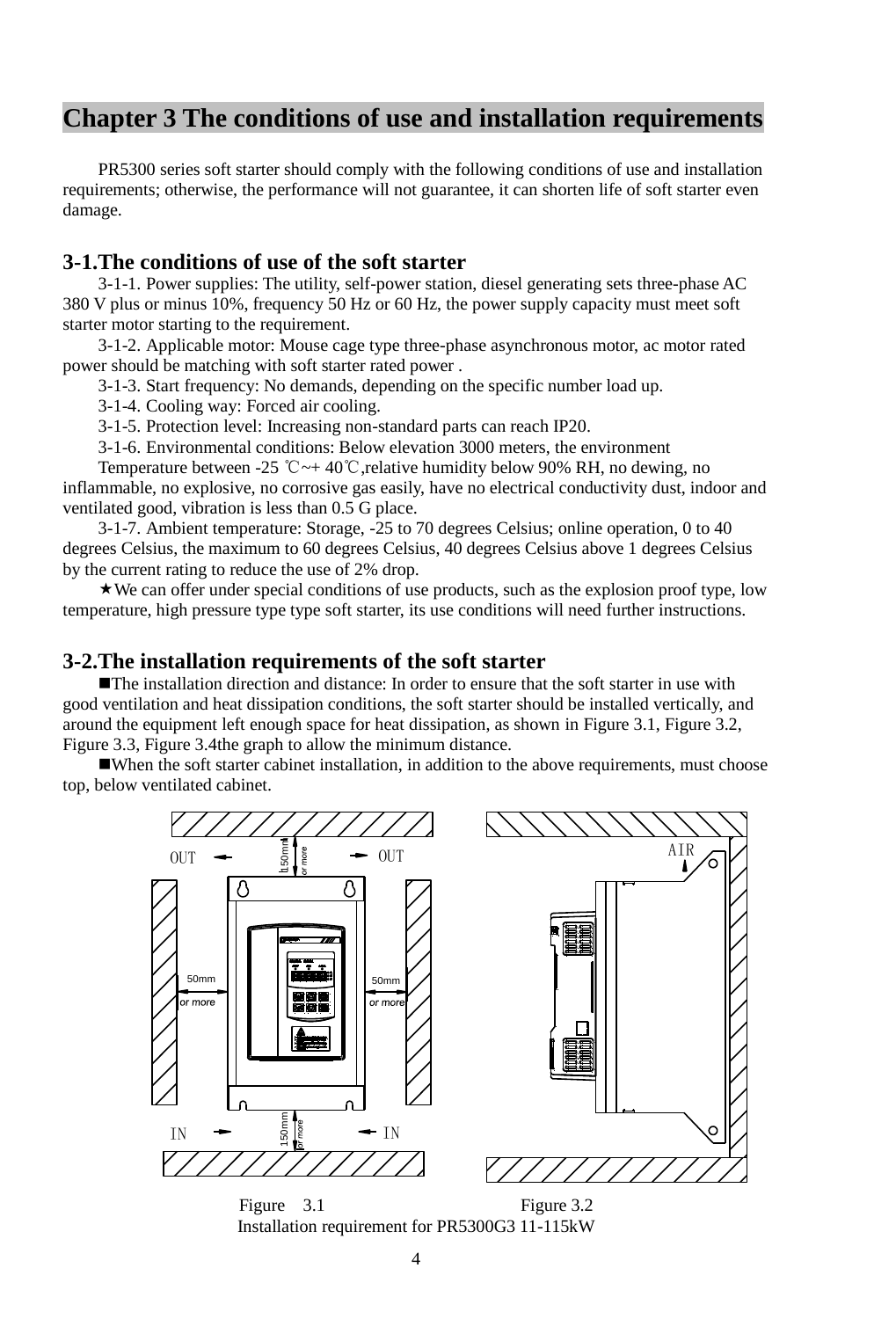

Installation requirement for PR5300G3 132-500kW

# <span id="page-8-0"></span>**3-3.The appearance and installation dimension of the soft starter**

PR5300 series 132kW-500kW soft starter appearance and installation dimensions are as follows. PR5300 series 132kW-500kW soft start, its factory standard configuration for three-six. The rated power and rated current is max rated value of soft starter. Usually, matching the corresponding parameter of motor shall not be more than this value.

Shape and mounting dimension for PR5300G3 11-115kW:

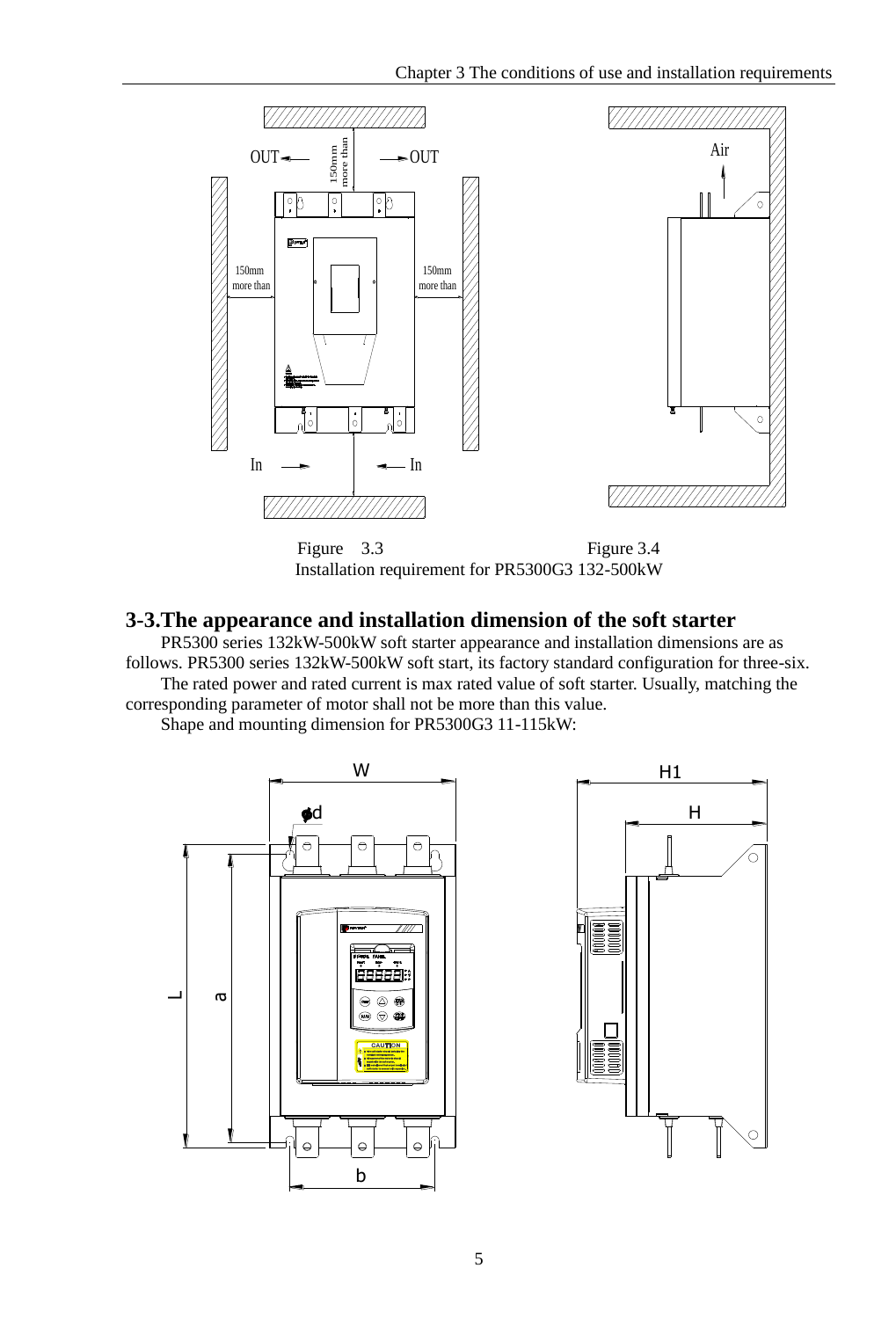|  | Chapter 3 The conditions of use and installation requirements |  |  |  |
|--|---------------------------------------------------------------|--|--|--|
|--|---------------------------------------------------------------|--|--|--|

|              | <b>Rated</b>         | <b>Rated</b>   |     |     | Dimension(mm) |       |                | <b>Installation(mm)</b> |   |          |
|--------------|----------------------|----------------|-----|-----|---------------|-------|----------------|-------------------------|---|----------|
| <b>Model</b> | <b>Power</b><br>(kW) | current<br>(A) | L   | W   | H1            | H     | $\overline{a}$ | b                       | d | Net (kg) |
| PR5300 7R5G2 | 7.5                  | 30             | 344 | 156 | 242.5         | 188.5 | 324            | 125                     | 9 | < 7.8    |
| PR5300 011G2 | 11                   | 45             | 344 | 156 | 242.5         | 188.5 | 324            | 125                     | 9 | < 7.8    |
| PR5300 015G2 | 15                   | 60             | 344 | 156 | 242.5         | 188.5 | 324            | 125                     | 9 | < 7.8    |
| PR5300 018G2 | 18.5                 | 75             | 344 | 156 | 242.5         | 188.5 | 324            | 125                     | 9 | < 7.8    |
| PR5300 022G2 | 22                   | 90             | 344 | 156 | 242.5         | 188.5 | 324            | 125                     | 9 | < 7.8    |
| PR5300 030G2 | 30                   | 110            | 344 | 156 | 242.5         | 188.5 | 324            | 125                     | 9 | < 7.8    |
| PR5300 037G2 | 37                   | 150            | 405 | 206 | 223           | 169   | 385            | 160                     | 9 | < 12.8   |
| PR5300 045G2 | 45                   | 180            | 405 | 206 | 223           | 169   | 385            | 160                     | 9 | < 12.8   |
| PR5300 055G2 | 55                   | 230            | 405 | 206 | 223           | 169   | 385            | 160                     | 9 | < 12.8   |

# G2 series

## G3 series

|              | <b>Rated</b>         | <b>Rated</b>   |     |     | Dimension(mm) |         | <b>Installation(mm)</b> |     |   |          |
|--------------|----------------------|----------------|-----|-----|---------------|---------|-------------------------|-----|---|----------|
| <b>Model</b> | <b>Power</b><br>(kW) | current<br>(A) | L   | W   | H1            | $\bf H$ | $\overline{a}$          | b   | d | Net (kg) |
| PR5300 011G3 | 11                   | 23             | 344 | 156 | 242.5         | 188.5   | 324                     | 125 | 9 | < 7.8    |
| PR5300 015G3 | 15                   | 30             | 344 | 156 | 242.5         | 188.5   | 324                     | 125 | 9 | < 7.8    |
| PR5300 018G3 | 18.5                 | 37             | 344 | 156 | 242.5         | 188.5   | 324                     | 125 | 9 | < 7.8    |
| PR5300 022G3 | 22                   | 45             | 344 | 156 | 242.5         | 188.5   | 324                     | 125 | 9 | < 7.8    |
| PR5300 030G3 | 30                   | 60             | 344 | 156 | 242.5         | 188.5   | 324                     | 125 | 9 | < 7.8    |
| PR5300 037G3 | 37                   | 75             | 344 | 156 | 242.5         | 188.5   | 324                     | 125 | 9 | < 7.8    |
| PR5300 045G3 | 45                   | 90             | 344 | 156 | 242.5         | 188.5   | 324                     | 125 | 9 | < 7.8    |
| PR5300 055G3 | 55                   | 110            | 344 | 156 | 242.5         | 188.5   | 324                     | 125 | 9 | < 7.8    |
| PR5300 075G3 | 75                   | 150            | 405 | 206 | 223           | 169     | 385                     | 160 | 9 | < 12.8   |
| PR5300 090G3 | 90                   | 180            | 405 | 206 | 223           | 169     | 385                     | 160 | 9 | < 12.8   |
| PR5300 115G3 | 115                  | 230            | 405 | 206 | 223           | 169     | 385                     | 160 | 9 | < 12.8   |

# G4 series

| <b>Model</b> | <b>Rated</b><br><b>Power</b> | <b>Rated</b><br>current | Dimension(mm)<br><b>Installation(mm)</b> |     |       |       |                |     |   |        |  |  |  | Net (kg) |
|--------------|------------------------------|-------------------------|------------------------------------------|-----|-------|-------|----------------|-----|---|--------|--|--|--|----------|
|              | (kW)                         | (A)                     | L                                        | W   | H1    | H     | $\overline{a}$ | b   | d |        |  |  |  |          |
| PR5300 011G4 | 11                           | 23                      | 344                                      | 156 | 242.5 | 188.5 | 324            | 125 | 9 | < 7.8  |  |  |  |          |
| PR5300 015G4 | 15                           | 30                      | 344                                      | 156 | 242.5 | 188.5 | 324            | 125 | 9 | < 7.8  |  |  |  |          |
| PR5300 018G4 | 18.5                         | 37                      | 344                                      | 156 | 242.5 | 188.5 | 324            | 125 | 9 | < 7.8  |  |  |  |          |
| PR5300 022G4 | 22                           | 45                      | 344                                      | 156 | 242.5 | 188.5 | 324            | 125 | 9 | < 7.8  |  |  |  |          |
| PR5300 030G4 | 30                           | 60                      | 344                                      | 156 | 242.5 | 188.5 | 324            | 125 | 9 | < 7.8  |  |  |  |          |
| PR5300 037G4 | 37                           | 75                      | 344                                      | 156 | 242.5 | 188.5 | 324            | 125 | 9 | < 7.8  |  |  |  |          |
| PR5300 045G4 | 45                           | 90                      | 344                                      | 156 | 242.5 | 188.5 | 324            | 125 | 9 | < 7.8  |  |  |  |          |
| PR5300 055G4 | 55                           | 110                     | 344                                      | 156 | 242.5 | 188.5 | 324            | 125 | 9 | < 7.8  |  |  |  |          |
| PR5300 075G4 | 75                           | 150                     | 405                                      | 206 | 223   | 169   | 385            | 160 | 9 | < 12.8 |  |  |  |          |
| PR5300 090G4 | 90                           | 180                     | 405                                      | 206 | 223   | 169   | 385            | 160 | 9 | < 12.8 |  |  |  |          |
| PR5300 115G4 | 115                          | 230                     | 405                                      | 206 | 223   | 169   | 385            | 160 | 9 | < 12.8 |  |  |  |          |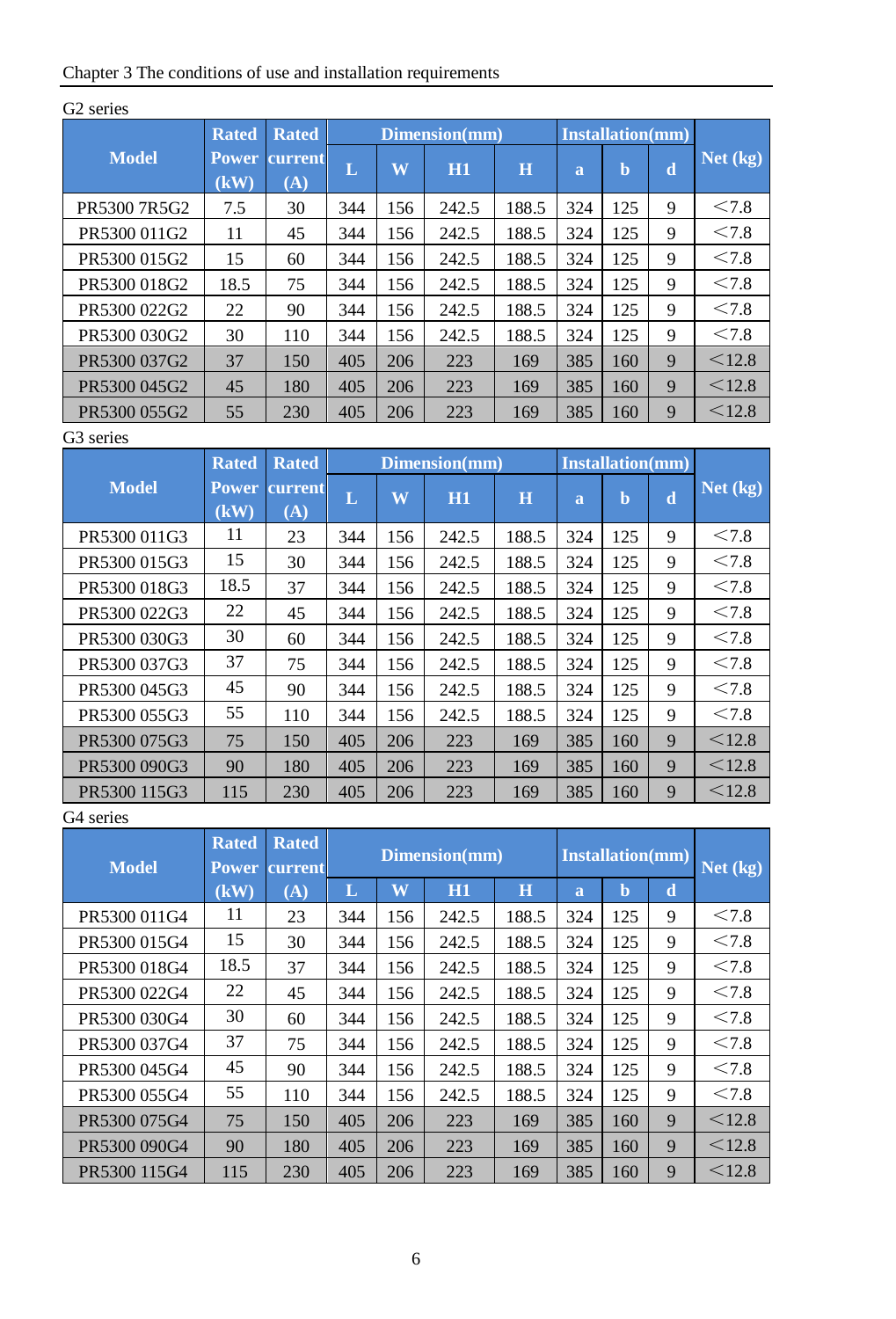**Shape and mounting dimension for PR5300G3 132-500kW:**







| 17. serie |
|-----------|
|           |

| <b>Model</b> | <b>Rated</b><br><b>Power</b> | <b>Rated</b><br><b>current</b> | Dimension(mm) |                         |         | <b>Installation(mm)</b> | <b>Net</b> |    |        |
|--------------|------------------------------|--------------------------------|---------------|-------------------------|---------|-------------------------|------------|----|--------|
|              | $\mathbf (k\mathbf W)$       | $({\bf A})$                    | L             | $\overline{\textbf{W}}$ | $\bf H$ | a                       | b          | d  | (kg)   |
| PR5300 075G2 | 75                           | 260                            | 563           | 440                     | 290     | 526                     | 280        | 11 | $<$ 40 |
| PR5300 090G2 | 90                           | 320                            | 563           | 440                     | 290     | 526                     | 280        | 11 | $<$ 40 |
| PR5300 115G2 | 115                          | 370                            | 563           | 440                     | 290     | 526                     | 280        | 11 | $<$ 40 |
| PR5300 132G2 | 132                          | 420                            | 563           | 440                     | 290     | 526                     | 280        | 11 | $<$ 40 |
| PR5300 160G2 | 160                          | 560                            | 563           | 440                     | 320     | 530                     | 280        | 11 | $<$ 49 |
| PR5300 185G2 | 185                          | 600                            | 563           | 440                     | 320     | 530                     | 280        | 11 | $<$ 49 |
| PR5300 200G2 | 200                          | 660                            | 563           | 440                     | 320     | 530                     | 280        | 11 | $<$ 49 |

## G3 series

| <b>Model</b> | <b>Rated</b><br><b>Power</b> | <b>Rated</b><br><b>current</b> |     | Dimension(mm)           |     | <b>Installation(mm)</b> | <b>Net</b> |    |           |
|--------------|------------------------------|--------------------------------|-----|-------------------------|-----|-------------------------|------------|----|-----------|
|              | (kW)                         | $({\bf A})$                    | L   | $\overline{\textbf{W}}$ | H   | a                       | b          | d  | (kg)      |
| PR5300 132G3 | 132                          | 260                            | 563 | 440                     | 290 | 526                     | 280        | 11 | $<$ 40    |
| PR5300 160G3 | 160                          | 320                            | 563 | 440                     | 290 | 526                     | 280        | 11 | $<$ 40    |
| PR5300 185G3 | 185                          | 370                            | 563 | 440                     | 290 | 526                     | 280        | 11 | $<$ 40    |
| PR5300 200G3 | 200                          | 400                            | 563 | 440                     | 290 | 526                     | 280        | 11 | $<$ 40    |
| PR5300 250G3 | 250                          | 500                            | 563 | 440                     | 290 | 526                     | 280        | 11 | $<$ 40    |
| PR5300 280G3 | 280                          | 560                            | 563 | 440                     | 320 | 530                     | 280        | 11 | $<$ 49    |
| PR5300 320G3 | 320                          | 630                            | 563 | 440                     | 320 | 530                     | 280        | 11 | $\leq$ 49 |
| PR5300 400G3 | 400                          | 800                            | 670 | 500                     | 320 | 640                     | 350        | 11 | < 80      |
| PR5300450G3  | 450                          | 900                            | 670 | 500                     | 320 | 640                     | 350        | 11 | < 80      |
| PR5300 500G3 | 500                          | 998                            | 670 | 500                     | 320 | 640                     | 350        | 11 | < 80      |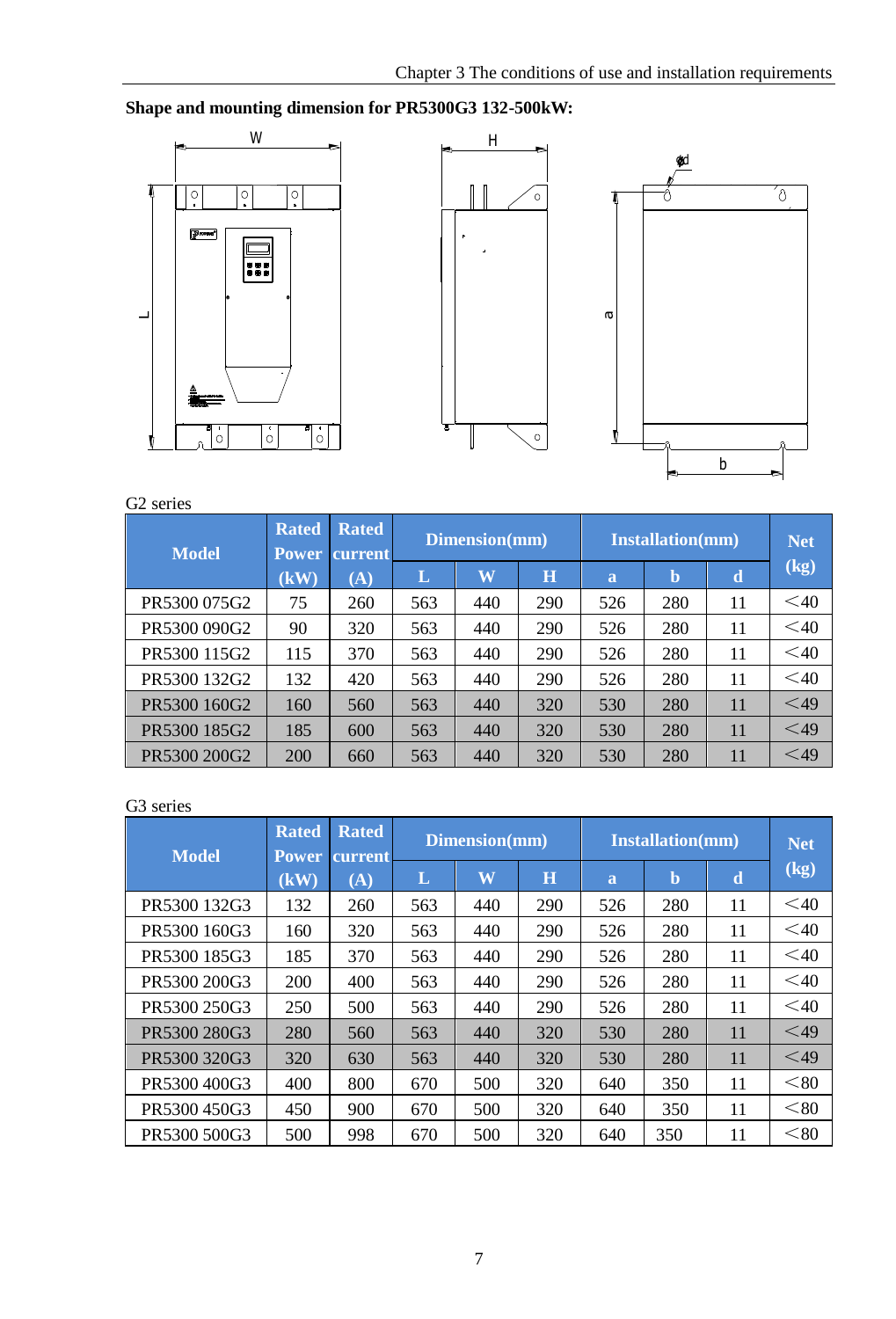| Chapter 3 The conditions of use and installation requirements |  |  |
|---------------------------------------------------------------|--|--|
|                                                               |  |  |

| <b>Model</b>  | <b>Rated</b><br>Power. | <b>Rated</b><br>current |     | Dimension(mm) |     |     | <b>Installation(mm)</b> |    |           |  |
|---------------|------------------------|-------------------------|-----|---------------|-----|-----|-------------------------|----|-----------|--|
|               | (kW)                   | (A)                     | L   | W             | H   | a   | $\mathbf b$             | d  | (kg)      |  |
| PR5300 132G4  | 132                    | 260                     | 563 | 440           | 290 | 526 | 280                     | 11 | $<$ 40    |  |
| PR 5300 160G4 | 160                    | 320                     | 563 | 440           | 290 | 526 | 280                     | 11 | $\leq 40$ |  |
| PR5300 185G4  | 185                    | 370                     | 563 | 440           | 290 | 526 | 280                     | 11 | $<$ 40    |  |
| PR5300 200G4  | 200                    | 400                     | 563 | 440           | 290 | 526 | 280                     | 11 | $<$ 40    |  |
| PR 5300 250G4 | 250                    | 500                     | 563 | 440           | 290 | 526 | 280                     | 11 | $\leq 40$ |  |
| PR 5300 280G4 | 280                    | 560                     | 563 | 440           | 320 | 530 | 280                     | 11 | $\leq 49$ |  |
| PR 5300 320G4 | 320                    | 630                     | 563 | 440           | 320 | 530 | 280                     | 11 | $<$ 49    |  |
| PR 5300 400G4 | 400                    | 800                     | 670 | 500           | 320 | 640 | 350                     | 11 | < 80      |  |
| PR5300 450G4  | 450                    | 900                     | 670 | 500           | 320 | 640 | 350                     | 11 | < 80      |  |
| PR 5300 500G4 | 500                    | 998                     | 670 | 500           | 320 | 640 | 350                     | 11 | < 80      |  |

# G4 series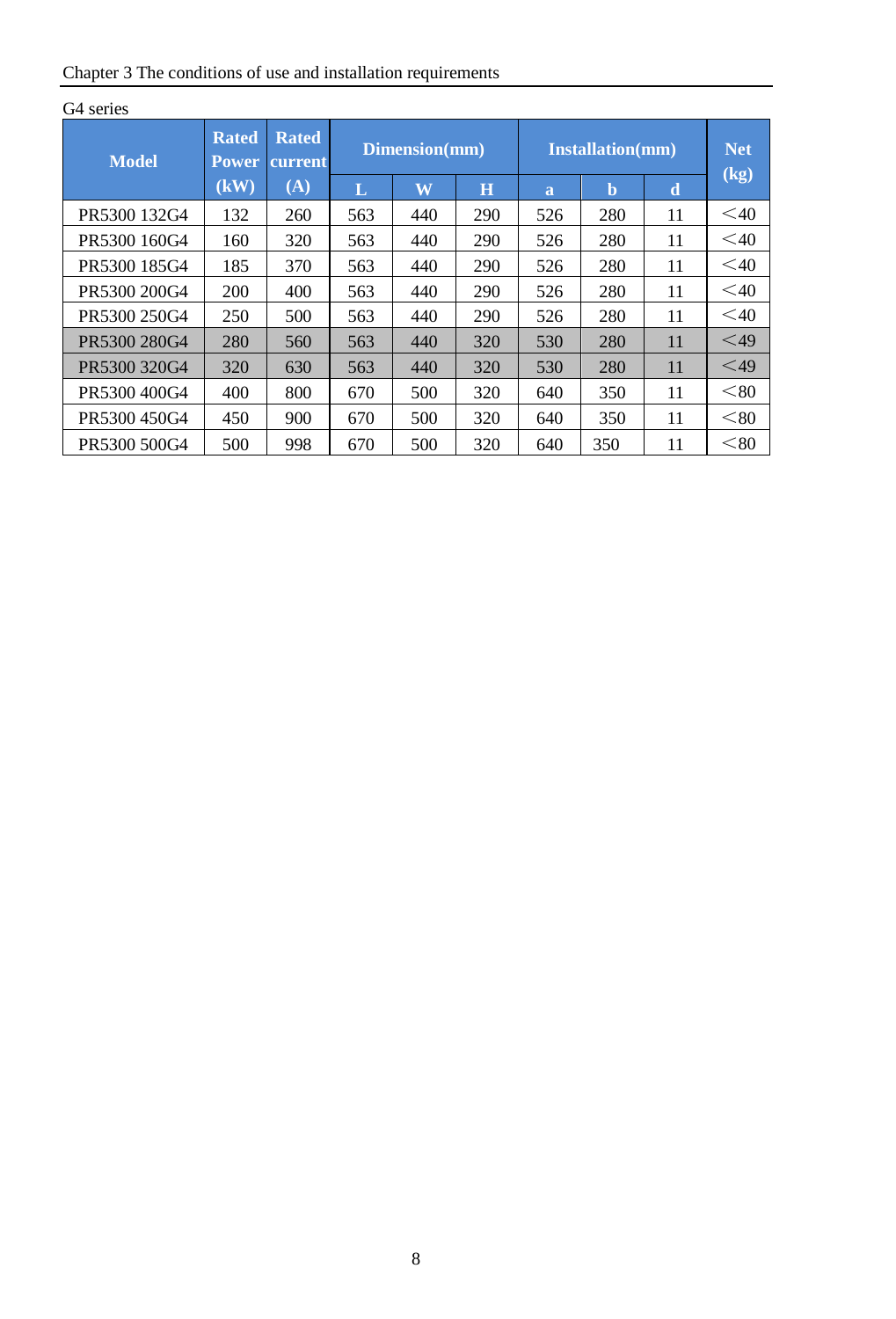# <span id="page-12-0"></span>**Chapter 4 Main circuit and terminal wiring**

 $\star$  PR5300 series soft starter has two kinds of wiring:

The main circuit wiring: Three phase power input and output to the motor wiring and coil in line circuit breaker, bypass contactor wiring.

External terminal wiring: By 14 small terminals derivation, including input, output control lines and analog output signal lines.

# <span id="page-12-1"></span>**4-1.The basic wiring diagram of the soft starter**





## <span id="page-12-2"></span>**4-2.Instruction of soft starter terminal wiring.**

Output terminal like Figure 4.2 illustration:



Figure 4- 2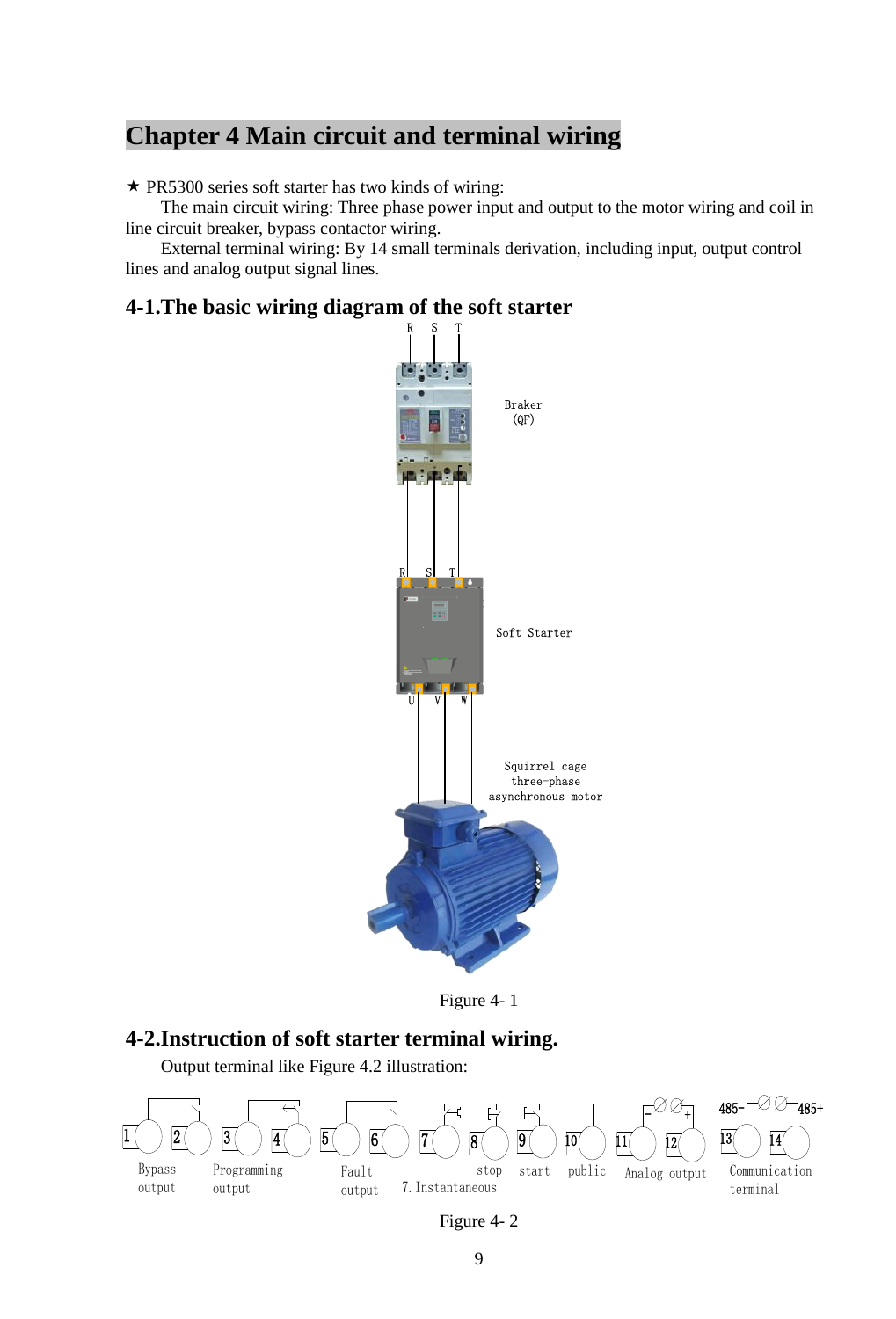#### Chapter 4 Main circuit and terminal wiring

| <b>Category</b>                       | <b>Terminal</b><br>name | <b>Description of functions</b>                                                                                                                                                                                                                                                                                                                                                                                                                       |
|---------------------------------------|-------------------------|-------------------------------------------------------------------------------------------------------------------------------------------------------------------------------------------------------------------------------------------------------------------------------------------------------------------------------------------------------------------------------------------------------------------------------------------------------|
|                                       | Terminal 1              | Used to control bypass contactors, for the constant opening                                                                                                                                                                                                                                                                                                                                                                                           |
| Bypass output                         | Terminal 2              | of passive contacts, closed when the start is successful. The<br>contact capacity is: AC250V/5A.                                                                                                                                                                                                                                                                                                                                                      |
| Programming                           | Terminal 3              | The output mode and function are set by the setting item PE                                                                                                                                                                                                                                                                                                                                                                                           |
| output                                | Terminal 4              | and are often open passive contacts. The contact capacity is:<br>AC250V/5A.                                                                                                                                                                                                                                                                                                                                                                           |
|                                       | Terminal 5              | The soft starter is closed when it fails or loses power, and it                                                                                                                                                                                                                                                                                                                                                                                       |
| <b>Fault Output</b>                   | Terminal 6              | is open when it is working properly. It is an passive contact.<br>The contact capacity is: AC250V/5A.                                                                                                                                                                                                                                                                                                                                                 |
| Halt                                  | Terminal 7              | When the soft starter is working properly, this Terminal<br>must be short-connected to terminal 10. If this terminal and<br>terminal 10 are open, the soft starter stops working<br>unconditionally and is in failsafe state. This terminal can be<br>controlled by the normally closed output point of the<br>external protection device. When setting item PA to<br>0(Primary protection), this terminal function is disabled.                      |
| <b>STOP</b>                           | Terminal 8              | The terminals 8, 9, and 10 are external control start and stop                                                                                                                                                                                                                                                                                                                                                                                        |
| <b>Start</b>                          | Terminal 9              | buttons input junction terminals. There are two ways to                                                                                                                                                                                                                                                                                                                                                                                               |
| Common<br>terminal                    | Terminal 10             | connect, that is, 3 lines and 2 lines. Connections can be<br>selected as needed, as shown in Figure 4.3.                                                                                                                                                                                                                                                                                                                                              |
|                                       | Terminal 11             | Terminal 11 and 12 are 0 to 20 ma, 4 to 20 ma DC analog                                                                                                                                                                                                                                                                                                                                                                                               |
| Simulated<br>current output           | Terminal 12             | output: For real-time monitoring of motor current, at a full<br>degree of 20 ma, indicating that the motor current is 4 times<br>the nominal current of the soft starter. Externally observed<br>with $0$ to $20$ ma, $4$ to $20$ ma DC current meters, the<br>maximum output load resistance is 300 $\Omega$ . (Note: The<br>machine defaults to 4 to 20 ma output. If 0 to 20 ma output<br>is required, please explain it at the time of ordering.) |
| Communication                         | Terminal 13             | 13 is the communication terminal "485-" and 14 is the                                                                                                                                                                                                                                                                                                                                                                                                 |
| terminal                              | Terminal 14             | communication terminal" $485 +$ ".                                                                                                                                                                                                                                                                                                                                                                                                                    |
| Control board<br>select jumper        | J13                     | The fan is always running when 2-3 is short, and the fan is<br>running when 1-2 is short(Default).                                                                                                                                                                                                                                                                                                                                                    |
| Control board<br>J12<br>select jumper |                         | Switching between online and bypass operations is<br>controlled by jumper J12, 2-3 short connections are<br>online (Default), and 1-2 short connections are bypass<br>operations.                                                                                                                                                                                                                                                                     |

(Note: Do not misconnect the external terminal line, otherwise it may cause damage to the soft starter.)





The main circuit and secondary wiring diagram of PR5300 series soft starter are shown in Figure 4.4 below.

Soft starter terminals R, S and T are connected with three-phase power supply, and soft starter terminals U, V and W are connected with motor.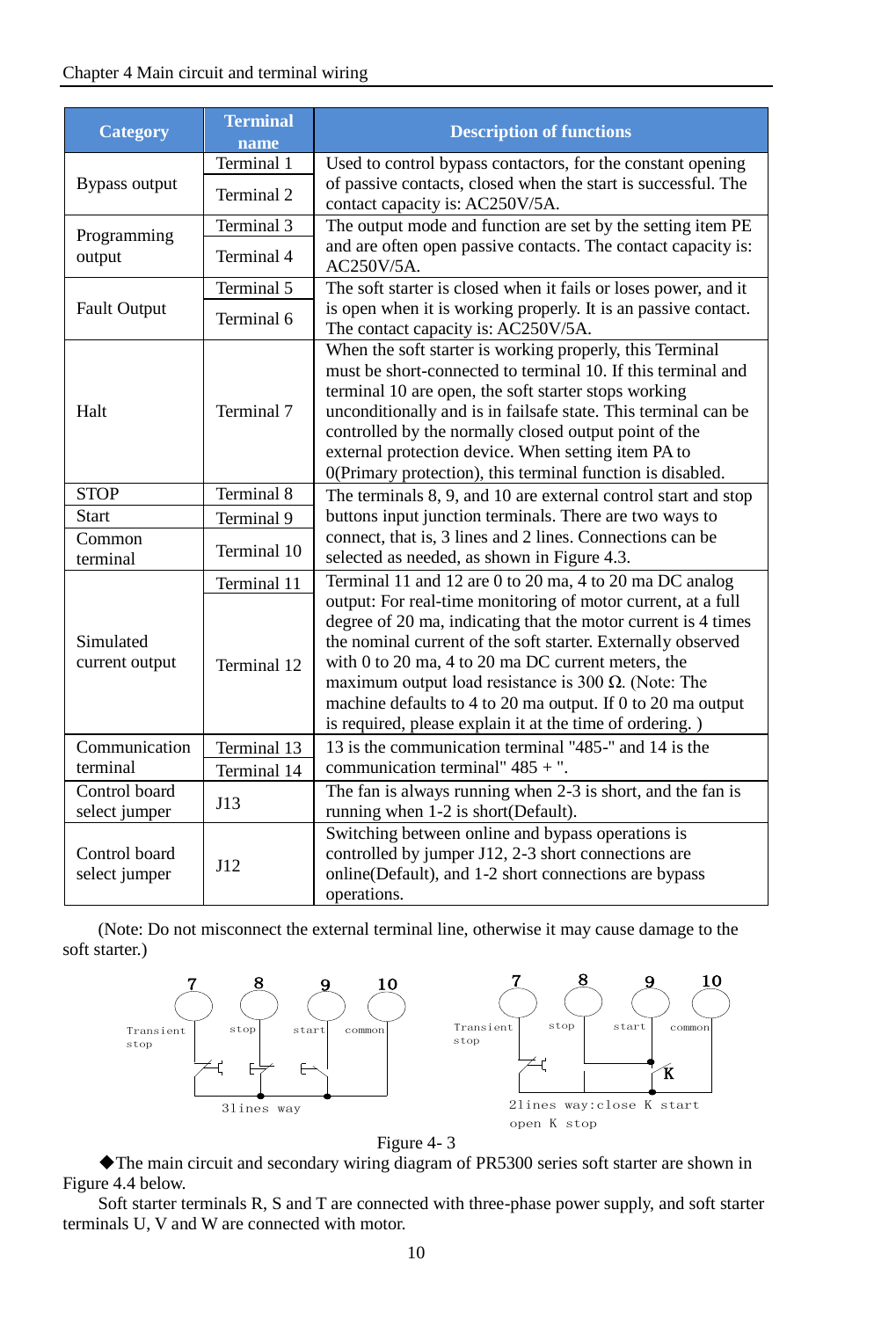

Figure 4- 4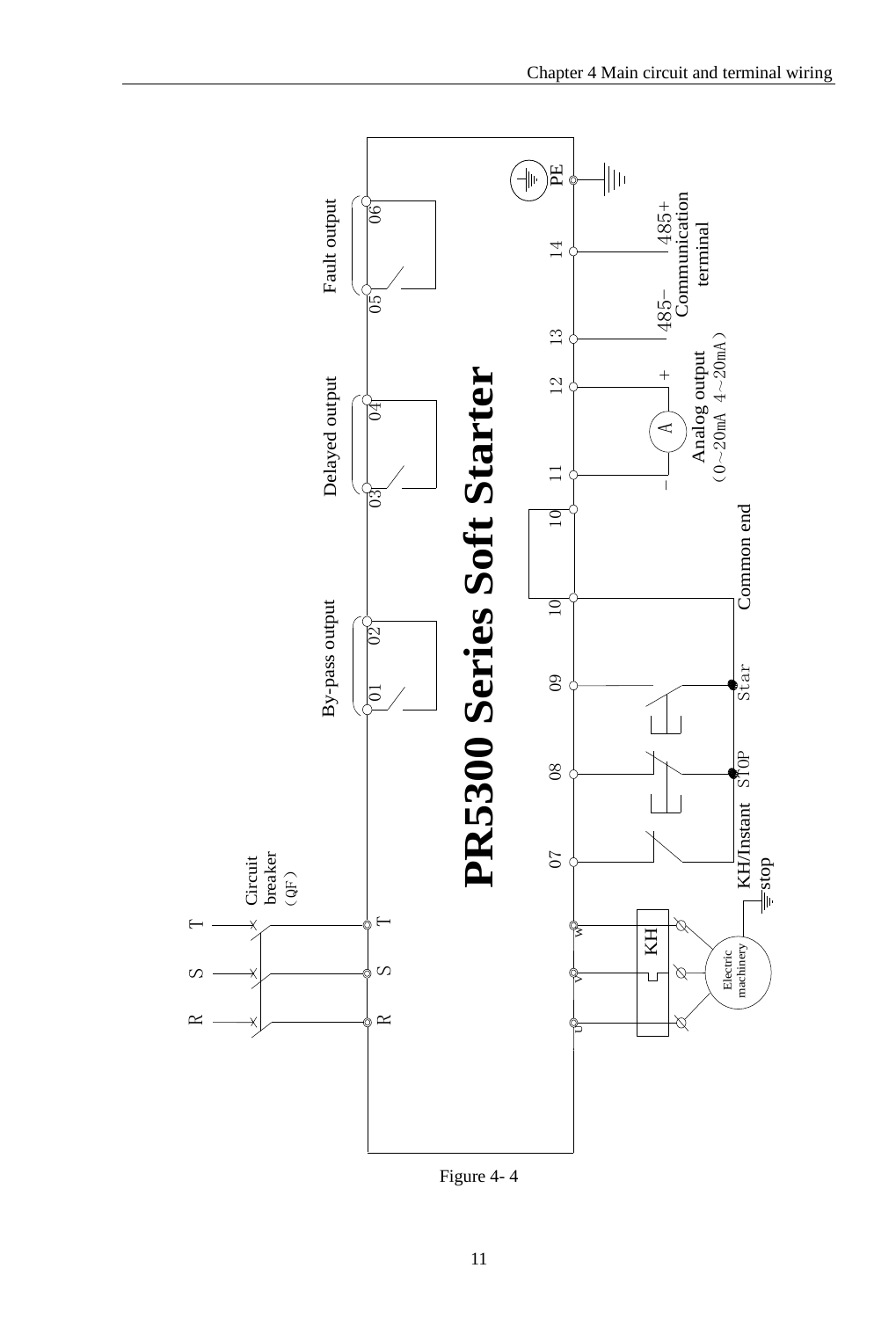# <span id="page-15-0"></span>**Chapter 5 Control panel and operation**

PR5300 series soft starter has 5 kinds of working state: Preparation, operation, fault, start and stop. Different indicate light show at preparation, operation and fault. When starting to show XXXX, soft stop display: -XXX, XXXXX means motor current.

# <span id="page-15-1"></span>**5-1.Keyboard operational approach**

JP3E5300 keyboard diagram



Figure 5- 1

#### **5-1-1.Start and stop key:**

The role of the start key is to start keyboard, stop key has stop and reset function.

#### **5-1-2.PRG key :**

In the non-help mode, press the PRG Key to enter the setup menu,display PX: XXX, then press PRG key again, colon flashes, that means can modify the parameters after colon.Press the Set key when the colon flashes, if the data has been modified, it will display good and twice ring, indicating that new data has been saved, and then exit. If you do not want to save the new data, press the PRG key, colon will stop flashing and restoring the original data, then press Set key or Stop key to exit.

#### **5-1-3.Set key:**

In the non-setting state, press the Set key to enter the Help menu,display HX: XXX, press the Set key or Stop key to exit. In setting state, press the Set key to save the new setting of data and to exit the setting state.

#### **5-1-4.Acceleration,deceleration key:**

In the setting menu, when the colon does not flash ,press the acceleration or deceleration key to change the function number; when colon flashes, press the acceleration or deceleration key to change the data, press on the acceleration or deceleration key for more than 1 second, the data will be increased or decreased continuously and quickly .In the help menu, press the acceleration or deceleration key to change the function number and the corresponding message.When the indicator light of bypass operation is on, and did not enter the setting and help menu, display AXXXX, that means the motor running current, then press the acceleration or deceleration key to select display PXXXX or HXXXX.PXXXX indicates motor apparent power;HXXXX indicates motor overloaded heat balance coefficient. When indication value of HXXXX is more than 100%,soft starter will be overload protection and display Err08.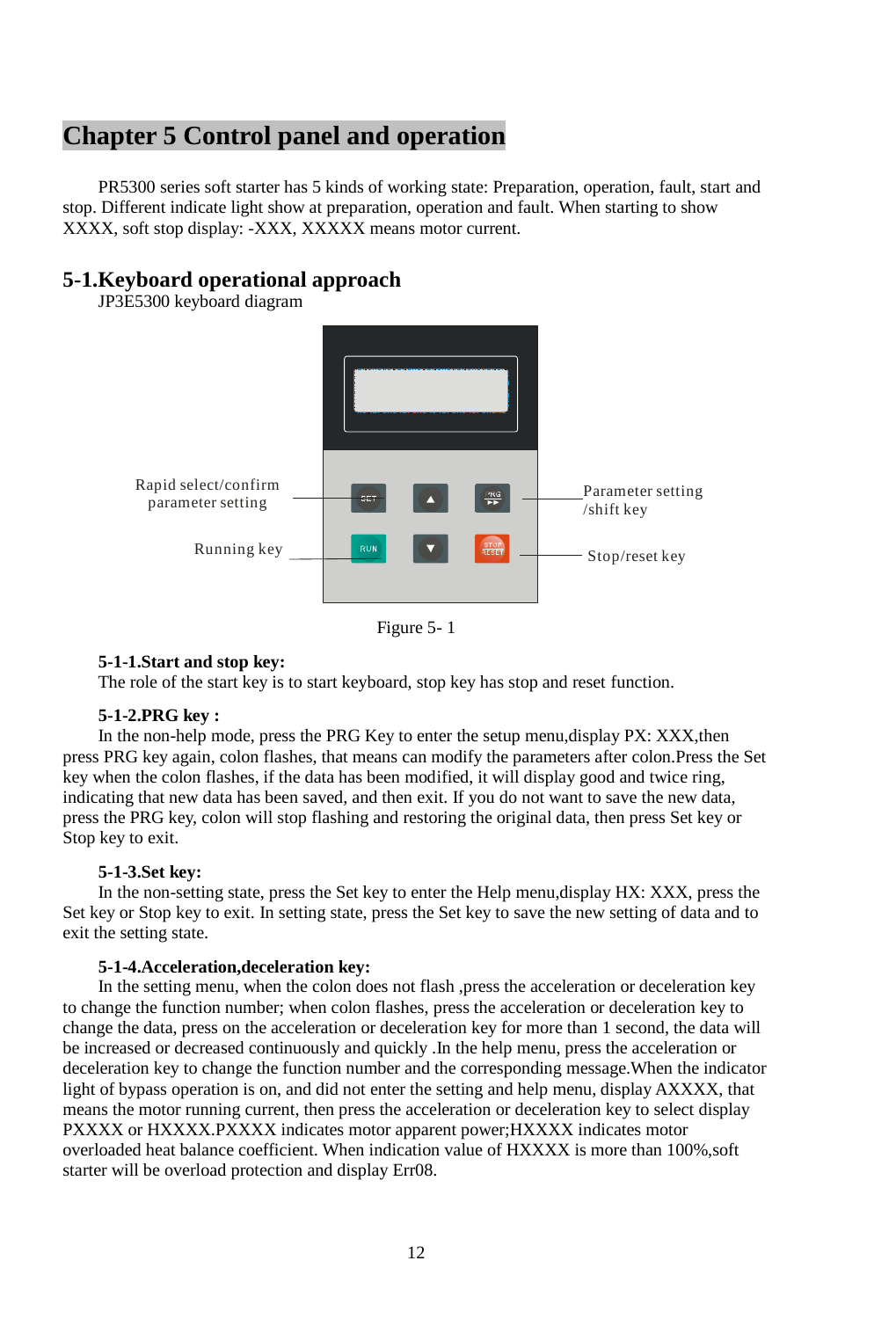# <span id="page-16-0"></span>**5-2.Function parameters setting and description**

|                |                                |                              | <b>Code Setting Description</b> |                                                                                                                                                                                                                      |
|----------------|--------------------------------|------------------------------|---------------------------------|----------------------------------------------------------------------------------------------------------------------------------------------------------------------------------------------------------------------|
| Code           | <b>Name</b>                    | <b>Range of</b><br>set value | <b>Factory</b><br>setting       | <b>Explanation</b>                                                                                                                                                                                                   |
| P <sub>0</sub> | Starting voltage               | 30-70%                       | 30%                             | Voltage slope model is effective, the<br>starting voltage of current mode is 40%.                                                                                                                                    |
| P <sub>1</sub> | Soft start time                | $2 - 60S$                    | 16S                             | Limiting current mode is invalid.                                                                                                                                                                                    |
| P <sub>2</sub> | Soft stop time                 | $0 - 60S$                    | 0S                              | Setting 0 means free stopping, please set 0<br>for one with two connections.                                                                                                                                         |
| P <sub>3</sub> | Start interval delay           | $0 - 999S$                   | 0S                              | The minimum time between two<br>successive start, the function of protecting<br>thyristor.                                                                                                                           |
| P4             | Select Language                | $0 \text{ or } 1$            | $\Omega$                        | 0:Chinese, 1:English.                                                                                                                                                                                                |
| P <sub>5</sub> | Starting to confine<br>current | 50-400%                      | 280%                            | Limiting current mode is effective, the<br>maximum current limit value of Voltage<br>slope model is 400%.                                                                                                            |
| P6             | <b>Load Regulation</b>         | 50-200%                      | 100%                            | The value of PP rated current.                                                                                                                                                                                       |
| P7             | Under voltage<br>protection    | 40-90%                       | 80%                             | Protection when below the set value                                                                                                                                                                                  |
| P <sub>8</sub> | Over voltage<br>protection     | 100-140%                     | 120%                            | Protection when higher than the set value.                                                                                                                                                                           |
| P <sub>9</sub> | Start mode                     | $0 - 6$                      | 1                               | 0 Limit current,<br>1 Voltage,<br>2 Sudden stop + limit current,<br>3 Sudden stop + voltage,<br>4 Current ramp,<br>5 Pairs of closed-loop.<br>6 Monitoring                                                           |
| PA             | Level of protection            | $0 - 4$                      | $\overline{4}$                  | 0 Primary,<br>1 Light load,<br>2 Standard.<br>3 Overloaded<br>4 Senior                                                                                                                                               |
| <b>PB</b>      | Control method                 | $0 - 6$                      | $\mathbf{1}$                    | 0 Keyboard;<br>1 Keyboard + external control;<br>2 External control;<br>3 External control+ communication;<br>$4$ Keyboard + external control +<br>communication:<br>5 Keyboard + communication;<br>6 communication. |
| PC             | Parameters modified<br>allowed | $0-3$                        | $\mathbf{1}$                    | See note 5.5 Other settings.                                                                                                                                                                                         |
| <b>PD</b>      | Communication<br>Address       | $0 - 64$                     | $\mathbf{0}$                    | Used to setting MODBUS slave address<br>on the machine.                                                                                                                                                              |
| PE             | Programming output             | $0-19$                       | 7                               | See note 5.3 programmable relay output.                                                                                                                                                                              |
| PF             | Soft stop the current          | 20-100%                      | 80%                             | See note 7.3.1 soft stop mode.                                                                                                                                                                                       |

## Function parameters code in the following table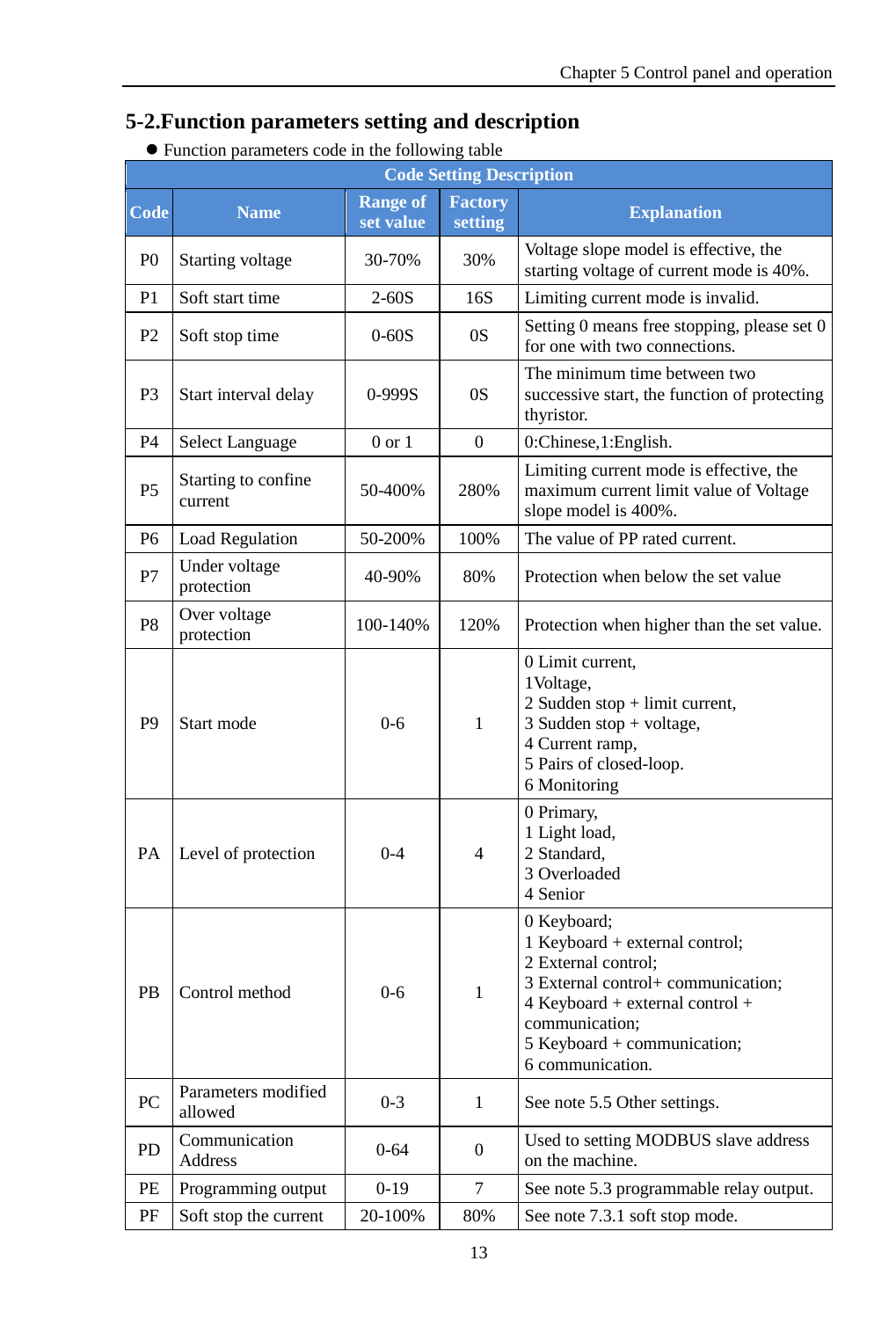#### Chapter 5 Control panel and operation

|           | <b>Code Setting Description</b>  |                              |                           |                                                  |  |  |  |
|-----------|----------------------------------|------------------------------|---------------------------|--------------------------------------------------|--|--|--|
| Code      | <b>Name</b>                      | <b>Range of</b><br>set value | <b>Factory</b><br>setting | <b>Explanation</b>                               |  |  |  |
|           | limit                            |                              |                           |                                                  |  |  |  |
| PP        | Motor rated current              | 11-998A                      | Rated<br>value            | Used to input motor nominal is rated<br>current. |  |  |  |
| PU        | Bypass delay                     | 3S<br>$0 - 40S$              |                           | Used to set the delay time of Bypass             |  |  |  |
| PL        | Allowed three-phase<br>imbalance | $0 \text{ or } 1$            | 1                         | 0:Forbid.1:Allow                                 |  |  |  |
| <b>PM</b> | Current regulation rate          | 50-150%                      | 100\%                     | Used to adjust the display of current.           |  |  |  |
| PN        | Voltage regulation<br>rate       | 50-150%                      | 100\%                     | Used to adjust the display of voltage.           |  |  |  |
|           |                                  |                              |                           |                                                  |  |  |  |

Note:

1.The load regulation of P6 is based on PP calculated sustainable operation of the maximum current according to the light and heavy of the load, above this value will do inverse time thermal protection.

2.It will automatically exit the setting mode, if no key operation is more than 2 minutes during setting state.

3.It's not allowed to set parameters in the soft start and soft stop process..

4.Pressing the Set key (PRG) when powered on the soft starter, can default the parameters to factory setting.

# <span id="page-17-0"></span>**5-3.Programmable relay output functions**

There are two programmable relay output function, programmable timing output way and programmable state output way.

5-3-1.PE set from 0 to 4 items (10  $\sim$  14), programmable output work is timing output way, the setting of output starting time as tabled below:

| <b>PE</b> setting<br>value | 0(10)           | 1(11)           | 2(12)         | 3(13)       | 4(14)       |
|----------------------------|-----------------|-----------------|---------------|-------------|-------------|
| Programming                | Initiate action | Starting at the | <b>Bypass</b> | Stop action | Stopping is |
| output time                | command         | beginning       | operation     | command     | complete    |

5-3-2.PE is from 5 to 9 (15  $\sim$  19), the programmable output work is state output mode, the setting of the working state output as tabled below:

| <b>PE</b> set value           | 5(15)                     | 7(17)<br>6(16) |                      | 8(18)       | 9(19)        |
|-------------------------------|---------------------------|----------------|----------------------|-------------|--------------|
| State of output<br>indication | Motor fault<br>conditions | Running        | Preparation<br>state | Start state | Bypass state |

(1)Programmable state output to indicate the working state of the soft starter, the time set by P4 is invalid in this mode. The factory setting of PE is 7, which indicates the preparation state of soft starter, can start the motor in this state; programmable output is in the failure state, which indicates the fault of the motor (Err05, Err06, Err07, Err08, Err12, Err15), which is different from the function of  $(\overline{5})$ ,  $(\overline{6})$  fault output terminals; running state refers to non preparation or fault condition, which includes 3 process of start, bypass, soft-stop.

(2)When PE $> 9$ , the reset state of the programmable output (3),  $\overline{(4)}$  No. External pin) changed from normally open to closed, that is inverted output. Flexible using the function of programmable relay output, which can effectively simplify the external control logic circuit.

## <span id="page-17-1"></span>**5-4.The electrical terminal running protection functions**

The functions divided into two states and they can be chosen by jumper mode State 1:The electrical terminal running protection is valid: The external control terminal is on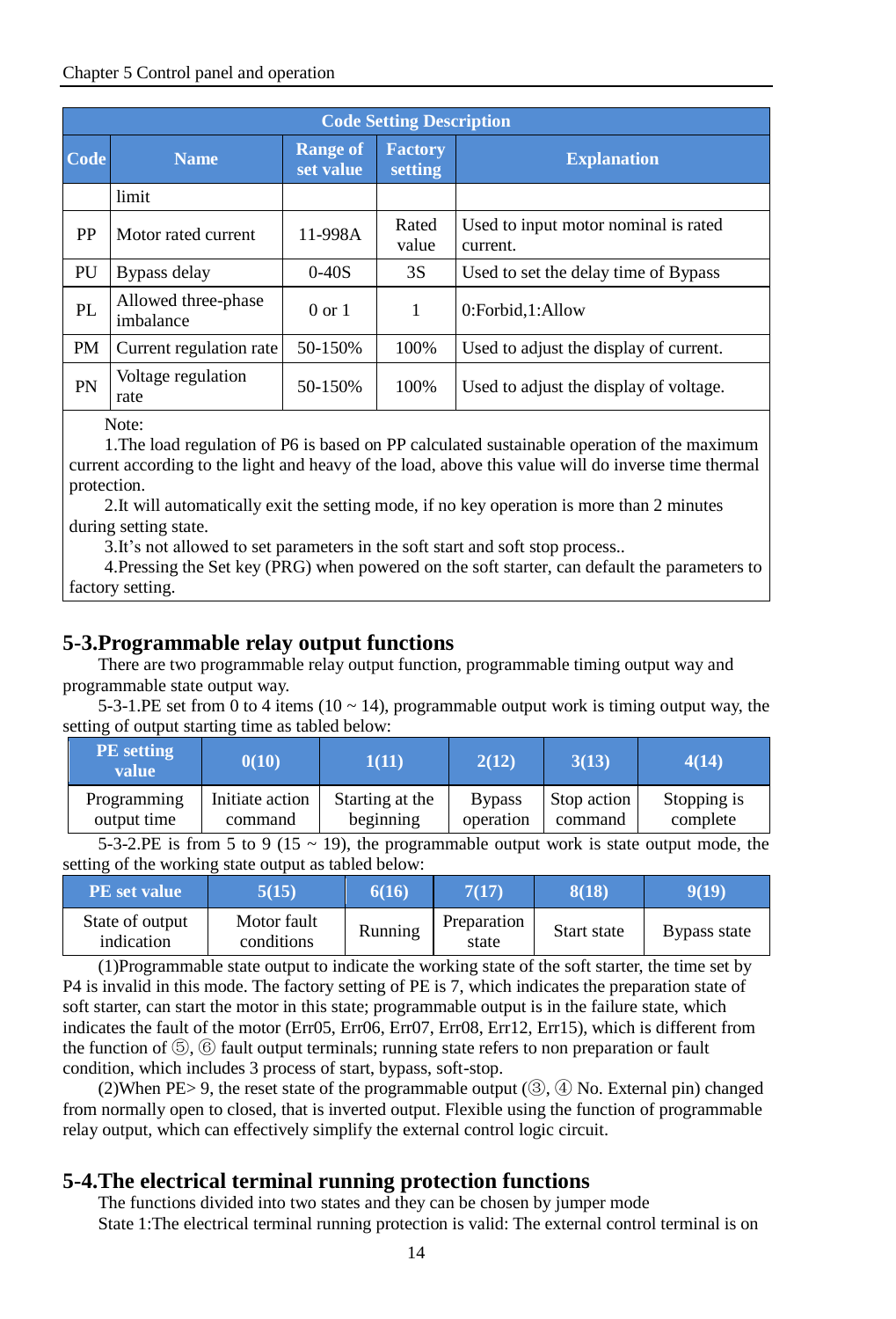closed state before power on, soft starter will not respond the command , you must cancel the running command by one time ,then give it run command again to make the soft starter work.

When soft starter fault reset, continuous running command is valid. Soft starter will not respond the running command, you need to removed running command and then the running protection state is canceled.

State 2:The electrical terminal running protection is invalid: the motor will start automatically when the external control terminal in the closed state with power on, this is to say allow power on start.

State 1 is shorted the 2, 3 of J14; state 2 is shorted the 1, 2 of J14.

#### <span id="page-18-0"></span>**5-5.Other Settings description**

PC is the selection of allowing to modify parameter, there are three options:

1) PC is set to 0, it is prohibited to modify any parameter .

2) PC is set to 1,it is prohibited to modify P4, P6, PD, PE, PP, PU parameters.

3) PC is set to 2, it is allowed to modify all the parameters.

#### <span id="page-18-1"></span>**5-6.Help and instructions**

Help information as following table:

| <b>Display</b>                                                                             | <b>Explanation</b>                                                                                         |  |  |  |
|--------------------------------------------------------------------------------------------|------------------------------------------------------------------------------------------------------------|--|--|--|
| AC:XXX                                                                                     | Three digital voltmeter, to monitor three-phase AC power supply voltage.                                   |  |  |  |
| 45A-380V                                                                                   | The specifications of soft starter is 45A/380V.                                                            |  |  |  |
| H1:EO5                                                                                     | Last occurred fault information Err05.                                                                     |  |  |  |
| H2:EO1<br>There had been a fault information Err01.                                        |                                                                                                            |  |  |  |
| H3:E06                                                                                     | There had been a fault information Err06.                                                                  |  |  |  |
| H9:E00                                                                                     | There was no fault information.                                                                            |  |  |  |
| Uer3.0                                                                                     | The software version of this product is Ver3.0. With the software upgrading,<br>version with the increase. |  |  |  |
| <b>LXXXX</b><br>Total number of successful starting.                                       |                                                                                                            |  |  |  |
| <b>RUNXX</b><br>The spending time (seconds) of last soft starting (Starting successfully). |                                                                                                            |  |  |  |
|                                                                                            | Note: $H1 \sim H9$ with recursive way to storage newly happened nine fault information.                    |  |  |  |

1) In the non-soft start and non-soft stop state, and did not enter the setting mode, press the Set key, can enter into the Help menu, and then press the UP or DOWN key to select message. In the help state, press the Set key or Stop button to exit help state..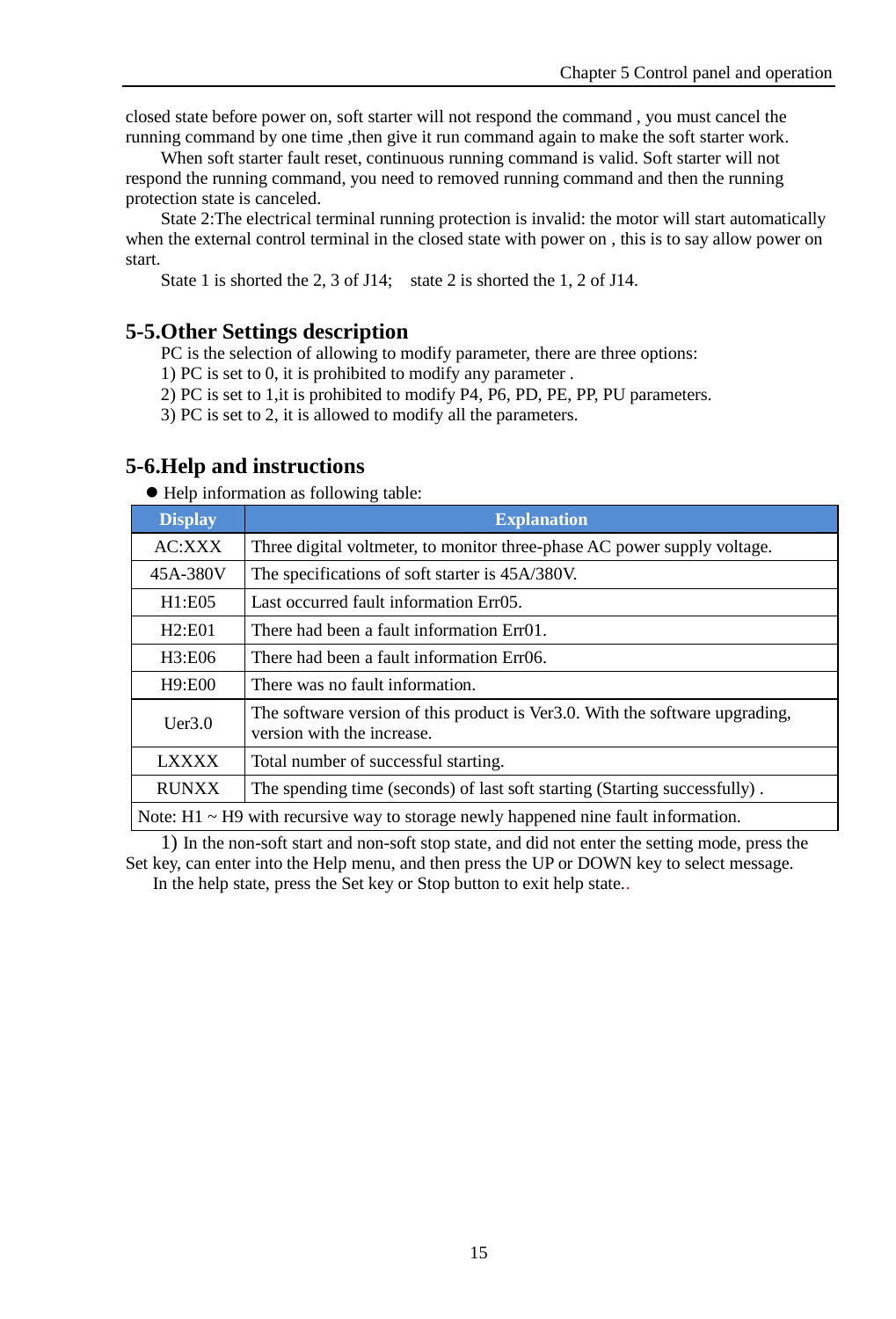# <span id="page-19-0"></span>**Chapter 6 Protection and description**

PR5300 series soft starter with complete protection to protect the safety of soft starter and motor. During the application, appropriate protection parameters and level should be set based on different situation.

## <span id="page-19-1"></span>**6-1.Protection functions and their parameters**

6-1-1.Soft starter over-temperature protection: The temperature rose to 80 ℃  $\pm$  5 ℃ overtemperature protection, when the temperature dropped to 55 ℃ (the lowest), no over-temperature protection.

6-1-2.Input phase lose protection delay time : <3 seconds.

6-1-3.Input phase lose protection delay time: <3 seconds.

6-1-4.Three-phase unbalance protection delay time: <3 seconds. It is based on the deviation of all phase current greater than  $50\% \pm 10\%$ . When the load current is lower than 30% of the nominal rating of soft starter, the deviation will increase.

6-1-5.Over-current protection time during soft starting: Continuous 5 times greater than the maximum operating current of the protection time set byp6 in Table 6.1.

6-1-6.Time of running overload protection: Continues 5 times greater than the load regulation of the protection time setted by P6 in Table 6.1 .

6-1-7.The protection lag time of much too low supply voltage, when the power supply voltage is lower than the 40% of limit, the protection time  $\leq 0.5$  seconds, or the protection time  $\leq 3$  seconds if it is lower than the setting value.

6-1-8.The protection lag time of much too high supply voltage : When the power supply voltage is lower than the 140% of limit, the protection time  $\langle 0.5 \rangle$  seconds, or the protection time  $\langle 3 \rangle$ seconds if it is higher than the setting value.

6-1-9. The protection delay time of load short-circuit :  $\langle 0.1 \rangle$  seconds, the current is 10 times more than soft starter nominal rated current. This protection can not replace fuse short-circuit protection device.

6-1-10.Motor under load protection, the current range is 10% to 90% of motor rated current, the protection action delay from 5 to 90 seconds.

These time parameters are from tested effective signal to a tripping protection instructions, and the parameters just for reference. All the protection functions of PR5300 series soft starter can be verified through the actual or simulation method. If it can't meet the user's requirements, special protection device should be added to ensure safety.

#### <span id="page-19-2"></span>**6-2.Protection level setting description**

6-2-1. In order to adapt to different applications, PR5300 series soft starter has five protection level, there are 0: Primary, 1: Light load, 2: Standard load, 3:Heavy load, 4: Advanced, it set by PA parameter. Among them:

1) Primary protection is against to the function of external terminal instantaneous stop, meanwhile only remains the overheating, short circuit and main circuit fault protection, it can be applied to needed emergency start in unconditional occasion, such as fire systems, etc.

2) The three protection level of light load, standard load and overload have the complete protection function. The difference is the time curves of motor overloaded thermal protection are not the same. The time parameters of motor thermal protection are as Table 6.1 and Figure 6.1.

3) High level of protection standards is stringent at start. Other protection features parameters keep the same with standard protection set.

6-2-2. Protection level and thermal protection time according to PA setting is as the diagram below: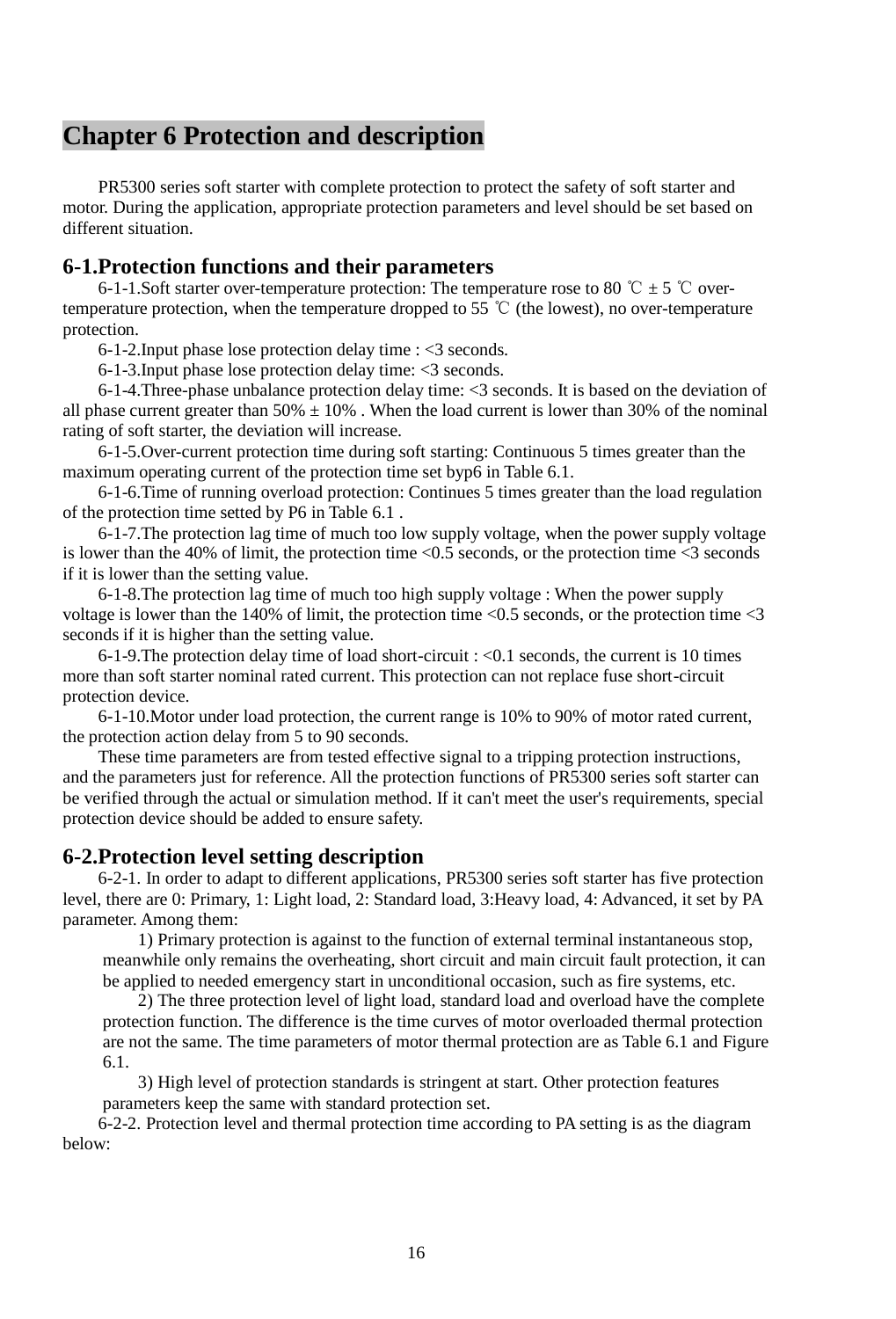|                                              |                              |     |                |     |    |                |            |    |                |            |    |                |                                     | Diagram 6.1                                                                       |
|----------------------------------------------|------------------------------|-----|----------------|-----|----|----------------|------------|----|----------------|------------|----|----------------|-------------------------------------|-----------------------------------------------------------------------------------|
| <b>PA</b> setting                            | $\bf{0}$<br>(Primary)        |     | (Light load)   |     |    | $\overline{2}$ |            |    | 3              |            |    |                | (Standard) (Heavy load (High grade) | <b>Description</b>                                                                |
| Running<br>overload<br>Level of<br>rotection | No                           |     | 2 level        |     |    | 10 level       |            |    | 20 level       |            |    | 10 level       |                                     | According to<br>IEC60947-4-2<br>Standard                                          |
| Start over-<br>current<br>Protection<br>time | No                           |     | 3 seconds      |     |    |                | 15 seconds |    |                | 30 seconds |    | 15 seconds     |                                     | <b>Starting</b><br>current for<br>more than<br>p6setting<br>5times<br>calculation |
| Overload<br>trip time                        | Current<br>multiple $(I/Ie)$ | 3   | $\overline{4}$ | 5   | 3  | $\overline{4}$ | 5          | 3  | $\overline{4}$ | 5          | 3  | $\overline{4}$ | 5                                   | Typical                                                                           |
| running<br>list                              | Trip time<br>(seconds)       | 4.5 | 2.3            | 1.5 | 23 | 12             | 7.5        | 46 | 23             | 15         | 23 | 12             | 7.5                                 | values for the<br>table                                                           |

6-2-3. According to IEC60947-4-2 standard curve of the motor thermal protection tripping time is as follows:



Figure 6- 1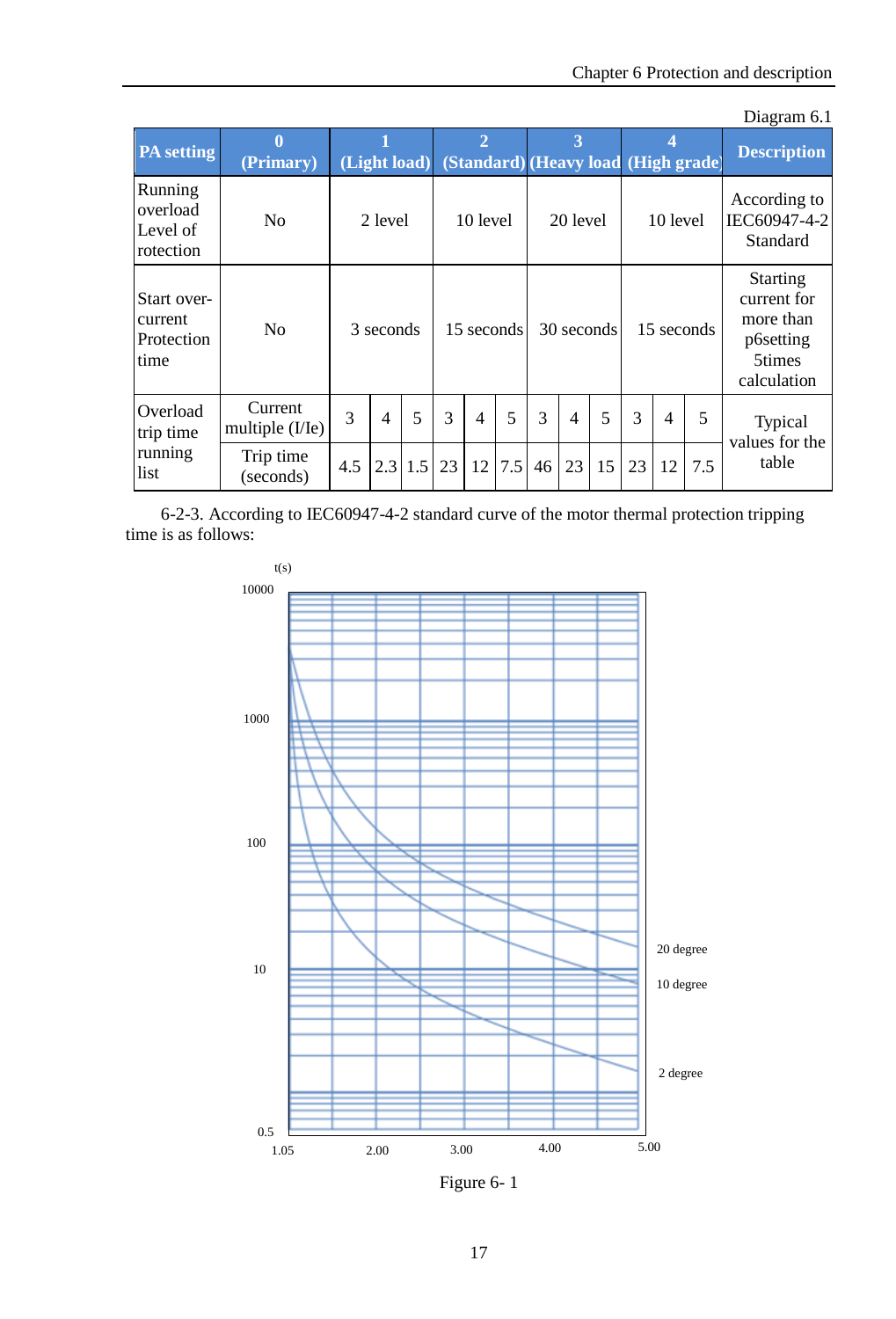# <span id="page-21-0"></span>**Chapter 7 Test runing and application**

 $\star$  Double-check before power running according to the following terms: Whether the soft starter power match with the motor rated power. Whether the motor insulation satisfy the requirements. Whether the Input and output main circuit wiring is correct. Whether all the terminal screws are tightened.

# <span id="page-21-1"></span>**7-1.Power test running**



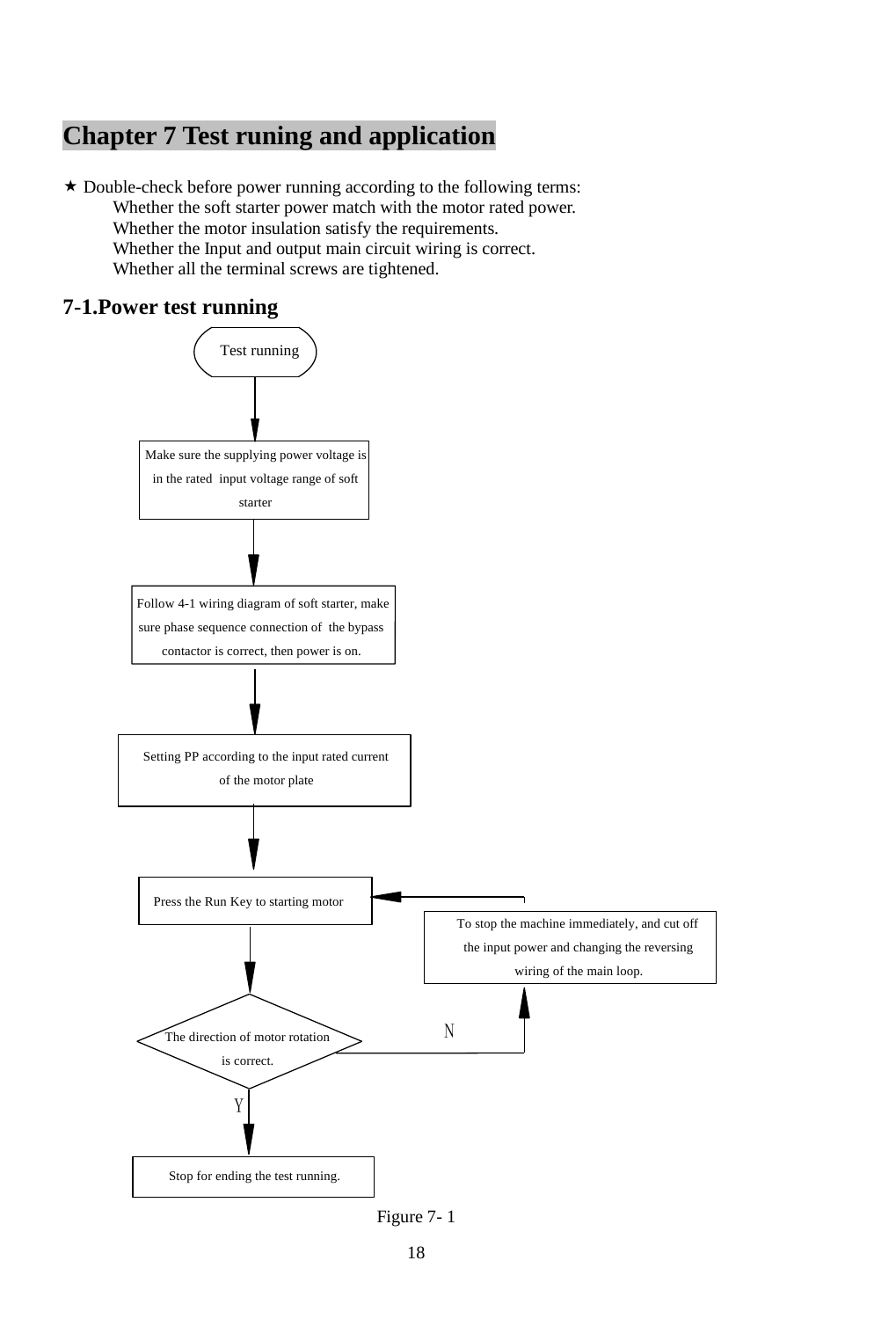7-1-1.If the motor starting status is not good, Refer to 7.2 of the soft starter starting mode and application to select appropriate starting model.

 $7-1-2$ . If the motor starting torque is not enough, you can change the starting voltage (voltage mode) or current-limiting value (current mode), to improve the motor starting torque.

7-1-3.When soft starter power on, do not open the cover, to avoid electric shock.

7-1-4.In the power test of running, if appearing unusual phenomena, such as abnormal noise, smoke or odor, etc., should be quickly cut off the power and make further investigation.

7-1-5.If power on or when starting, appearing failure light and display errxx, you can find the reason according to the displayed fault code and the corresponding chapter of the cause.

7-1-6.Press the stop button or external stop button to reset the fault status.

 $\star$  Note:

1) When the environment temperature is below -10 ℃, should power on for more than 30 minutes to warm-up before starting.

2) When the soft starter drive the motor successfully, the operation status indicator on the middle panel lights, that proves the bypass is in running status. If at this time, the motor stop by bypass contactor without actuation,you should check the bypass contactor and associated wiring connection.

# <span id="page-22-0"></span>**7-2.PR5300 Series soft starter starting mode and application**

PR5300 series soft starter has six models to suit a variety of complex starter motor and load conditions, the user can choose it as different application.

PR5300 series soft starter has six models to suit a variety of complex starter motor and load conditions, the user can choose it as different application.

#### **7-2-1.Current limit starting mode**

When settingp9to 0, Set the start mode for this mode. Figure 7- 2 shows the current limit mode of the motor starting current waveform changes. I1 is starting current limit by setting, when the motor starts, the output voltage rapidly increases, Till the motor current reaches the current limit value I1, and maintain the motor current is not higher than this value, then gradually as the output voltage increased, gradually accelerate the motor, when the motor reaches the rated speed, the bypass contactor make actuation, output current rapidly dropped to or below the motor rated current Ie, starting process is complete. Figure 7- 2





When the motor is lightly loaded or setingt the current limit high, the maximum starting current may not reach the set limit value is normal.Generally.

Current limit starting mode is used for a strictly limited starting current requirements of the occasion.

#### **7-2-2.Voltage ramp start model**

When p9setting item is 1, Start mode is for this mode. Figure 7- 3 shows the output voltage waveform as voltage ramp start voltage waveform. U 1 is the initial starting voltage of starting, when the motor start, the motor current does not exceed 400% of rated range, the output voltage of soft starter quickly rise to U1, then the output voltage gradually increase by the start parameters setting, the motor is in smooth acceleration according to voltage continuously rise, when the voltage reach the rated voltage Ue, the rated motor speed, bypass contactor act, starting process is complete. Figure 7- 3



Starting time t is based on standard load obtained in the standard experimental conditions,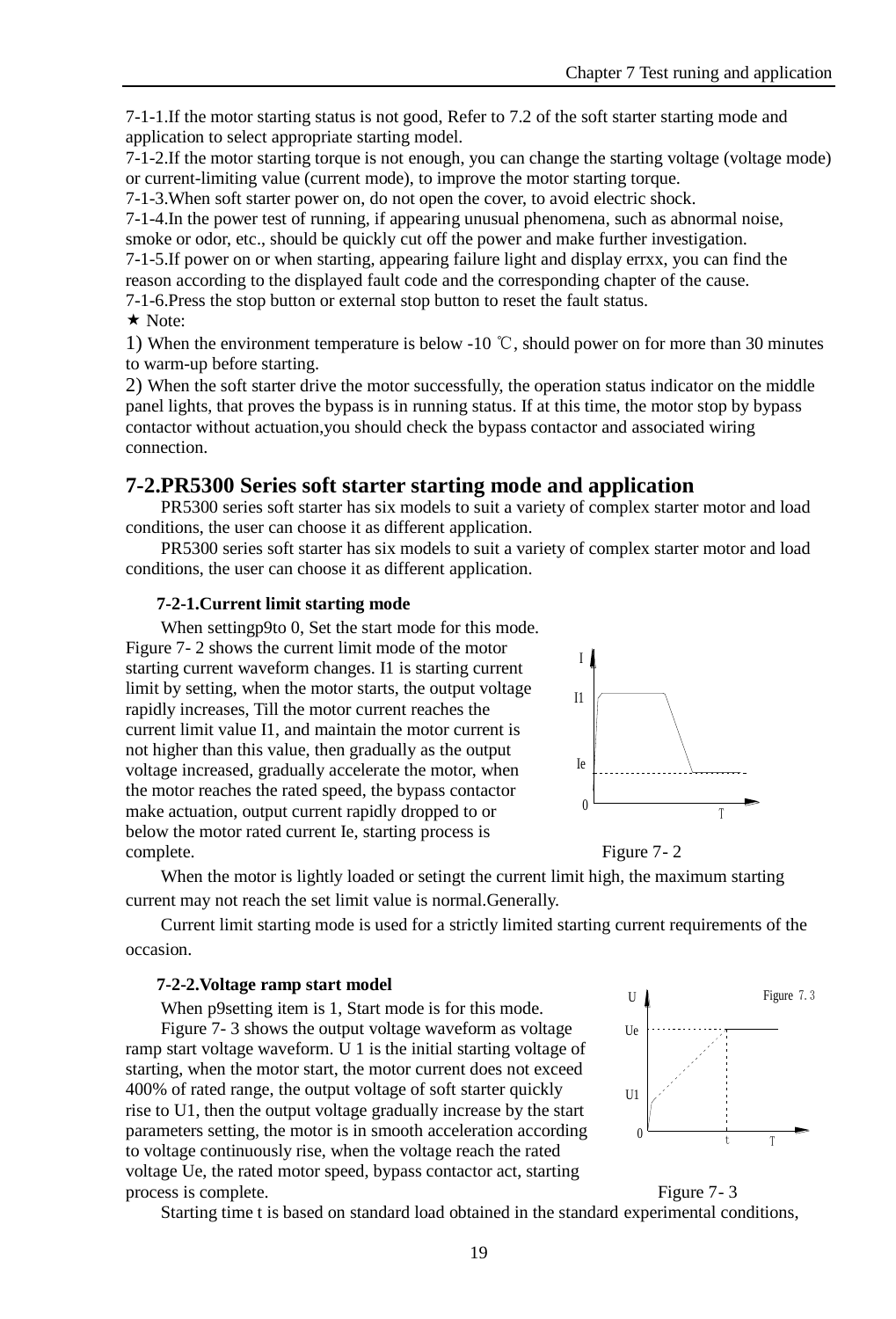control parameters, PR5300 series soft starter is based on this parameter benchmark, by controlling the output voltage, make the motor speed up in a smooth start-up process, not a mechanical control, regardless of time t. Acceleration is smooth. In view of this, when the load is light, set the start time often less than the starting time, as long as a smooth start is normal.

In general, the voltage ramp start mode is suit to not strict starting current requirement and strict demanding of a smooth start of the occasion.

#### **7-2-3.Kickstart mode**

P9 setting item set to 2 or 3, starter model is for this mode.

Figure 7- 4 and Figure 7- 5 shows the kickstart mode waveform of the output. In some heavy load situations, due to mechanical e;ffects of static friction, when it can not start the motor, you can use this start mode. At the start, imposing a high fixed voltage to the motor first and last for a limited period of time, to overcome the static friction of the load of the motor to rotate, then to start at the method of the current limit (Figure 7- 4) or the voltage ramp (Figure 7-5)

Before using this model, start motor with non-sudden jump model, if the motor can not move due to static friction, then use this model; otherwise avoid to start this mode to reduce the unnecessary high current impact..

#### **7-2-4.Current ramp start mode**

P9 items set 4, start mode is for this mode.

Figure 7- 6 shows the Current Ramp start mode output current waveform, which I1 is the current limit set P5, T1 value is the time set by P1.

Current ramp start mode has a strong acceleration ability, for bipolar motors, can also shorten the start-up time within a certain range.



#### **7-2-5.The voltage limiting double loop start mode**

P9 Set PB as 5 to set start mode for this mode.

Double loop starting voltage limiting mode adopt voltage ramp and current limit dual closedloop control model, is both stable requires and strict current limiting demanding, the integrated starter-limiting mode, it uses the prediction algorithm to estimate the work status of the motor.

In this start mode, output voltage waveform will be based on the motor and load conditions vary.

#### **7-2-6.Monitoring start mode**

In this mode, it will start at direct startup method, can monitor the working current parameters of the motors.When overload, overvoltage or undervoltage, the fault output terminal 5 and 6 will be disconnect and stopoutput, also shows the corresponding fault information.

#### <span id="page-23-0"></span>**7-3.PR5300 series soft starter's stop mode and application**

PR5300 series soft starters, there are two stop modes, soft-stop mode and free stop mode.

#### **7-3-1.Soft stop mode**

When Setting item P2 is not zero, set the stop mode for this mode.

In this stop mode, the motor power start from the bypass contactor and switch to the output of soft starter thyristor, soft starter output voltage decrease steadily from the total pressure, reducing the motor speed steady in order to avoid mechanical shock, till the motor stops running. Soft stop output cut-off voltage equal to the initial voltage of starting.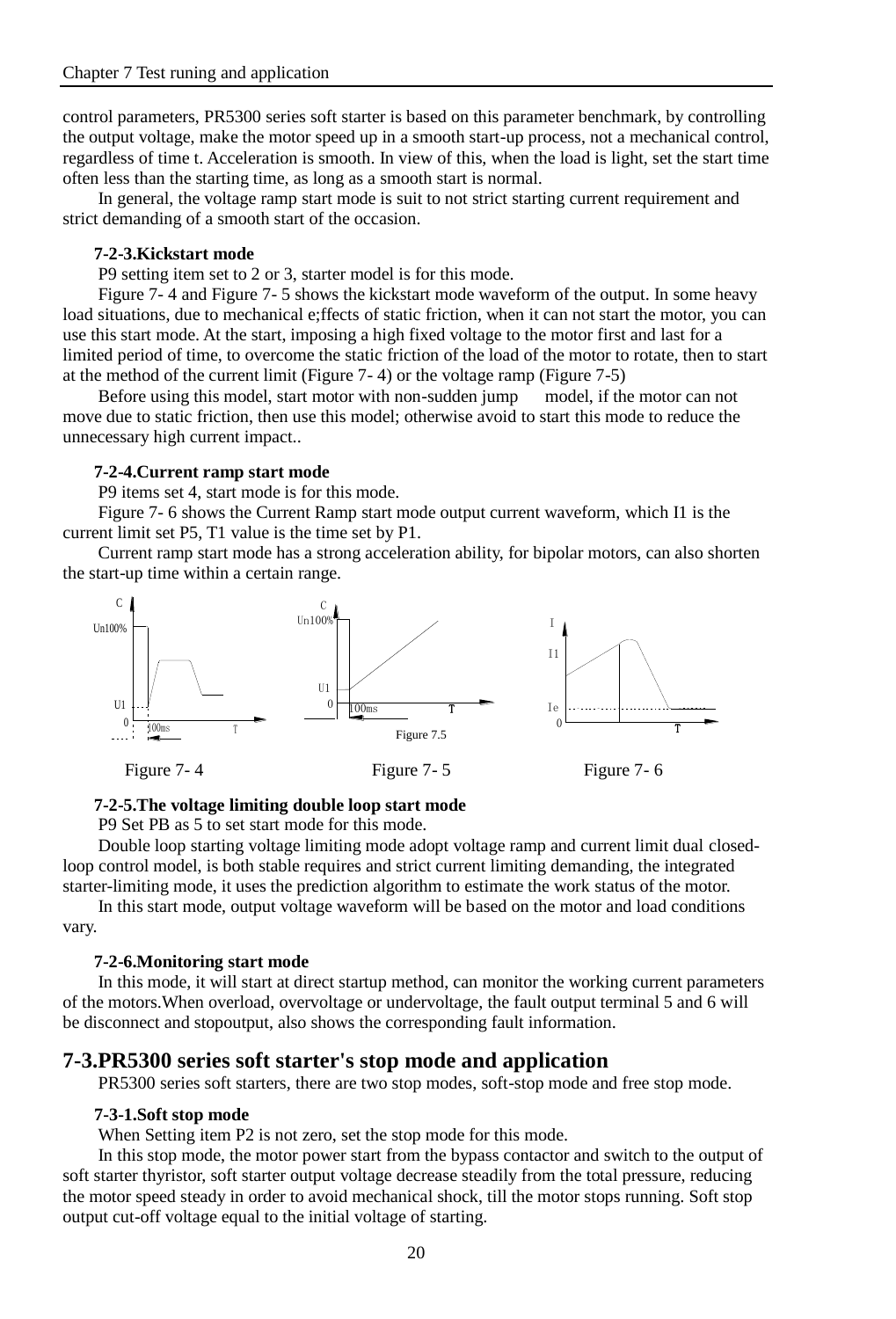$T = T$ 

Soft stop mode can reduce and eliminate the surge of pump type load.

Soft stop mode can use setting item PF to set the soft stop current limit, in soft stop, reduce the impact of high current. Note, this soft start current limit is a percentage calculated on the basis of starting current limit value.

#### **7-3-2.Free stop mode**

Item P2 is set to 0, set stop mode for this mode.

In this stop mode, when the soft starter receive the stop command, immediately disconnect the bypass contactor and ban soft starter thyristors voltage output, motor gradually stop as load inertia. In the situation of one drive two(more) wiring, should set soft starter stop mode as this, in order to avoid of the phase fault reporting when output switching.

Under normal circumstances, if not necessary soft stop, stop mode should be free stop model, to extend the life of the soft starter.

As stop model completely ban the instantaneous output, can avoid an instantaneous highcurrent impact in special applications.

## <span id="page-24-0"></span>**7-4.Special application**

#### **7-4-1.Motors in parallel Start:**

If not over the rated power limit of the soft starter, the motor can be connected in parallel (motors sum current can not exceed the power of soft starter, the type selected depending on the application rated current), but at this should provide additional thermal protection devices for each motor.

#### **7-4-2.Two-speed motor start:**

PR5300 series soft starter can start with two-speed motor, before changing from low speed to high speed, must be solved by delayed magnetic period, to avoid a very large reverse current between the line and the motor.

#### **7-4-3.Long cable:**

As the resistance of the cable causes, a very long motor cables could cause voltage landing, if the voltage drop is very obvious, it will affect the current consumption and starting torque, when choosing motor and soft starter, must consider this.

#### **7-4-4.Soft starters parallelled with the same one power line:**

If in a power line, installed several soft starters, should install the input reactor between the wiring of the soft starter and transformer, to the middle of the line should be . Reactor should be installed between each feeder circuit breaker and soft starter.

#### **7-4-5.Surge protection Device (SPD) application:**

In the applications which may suffer from lightning or other causes that lead to overvoltage, overcurrent, surge interference, should consider installing a surge protector, detailed application methods instructions, refer to POWTRAN company "surge protector (SPD)" Product Sample or other relevant data.

#### <span id="page-24-1"></span>**7-5.Application examples**

Under different load conditions, parameter settings for example shown in Table 7.1

| Type of load          | <b>Start time</b><br>(seconds) | <b>The initial</b><br>voltage | <b>Voltage starting</b><br>(maximum current limit) | Table 7.1<br>Limit<br><b>Start</b> |
|-----------------------|--------------------------------|-------------------------------|----------------------------------------------------|------------------------------------|
| Ball                  | 30                             | 60%                           |                                                    | 4.5                                |
| Fans                  | 26                             | 30%                           |                                                    | 3.5                                |
| Centrifugal pump      | 16                             | 40%                           |                                                    | 2.5                                |
| Piston compressor     | 16                             | 40%                           |                                                    |                                    |
| Enhancethe mechanical | 16                             | 60%                           |                                                    | 3.5                                |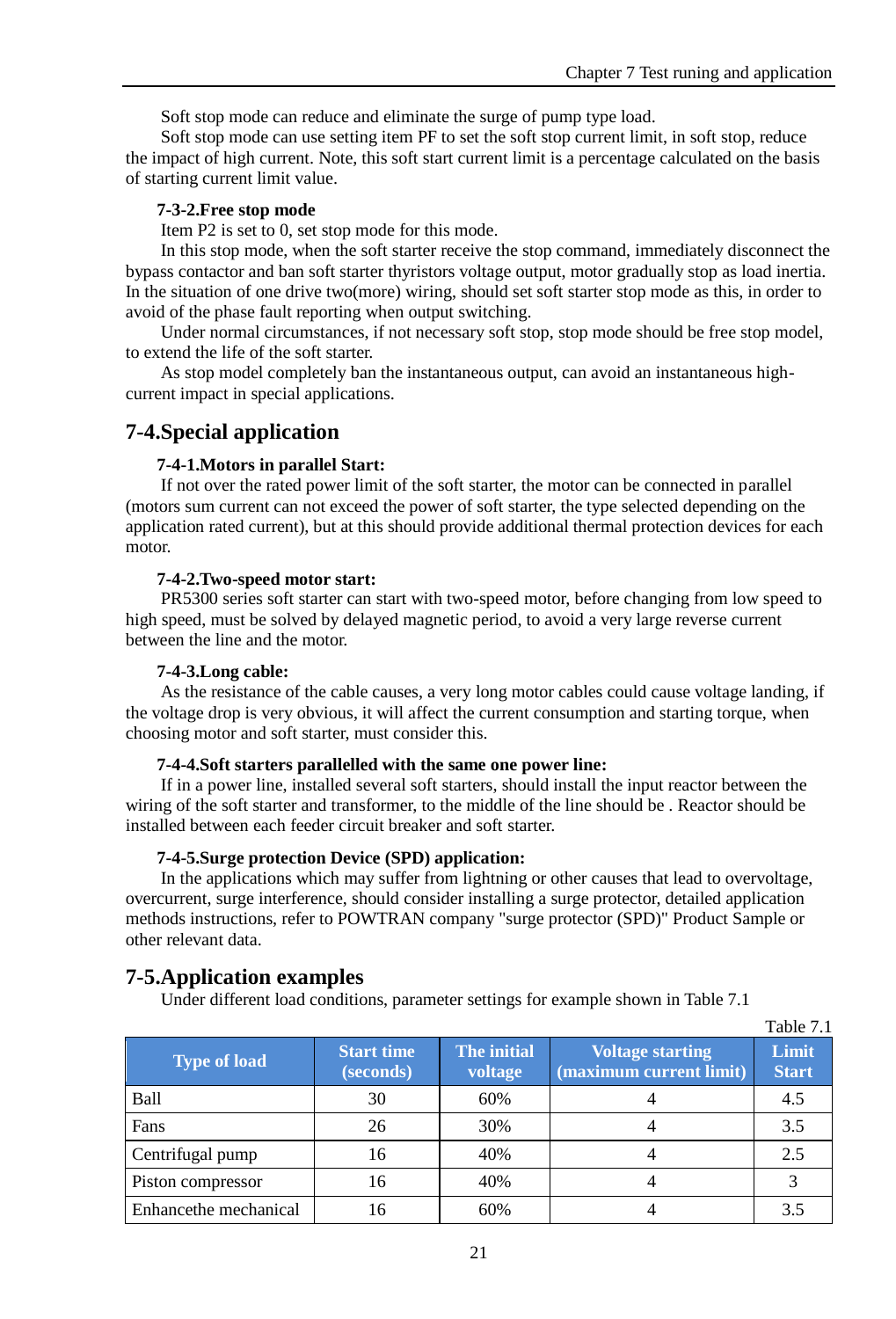# Chapter 7 Test runing and application

| Mixer            | 16 | 50% |     |
|------------------|----|-----|-----|
| Crusher          | 16 | 50% | 3.5 |
| Screw compressor | 16 | 40% |     |
| Screw conveyor   | 20 | 40% |     |
| Light load motor | 16 | 30% |     |
| Belt conveyors   | 20 | 40% | 2.5 |
| Heat pump        | 16 | 40% |     |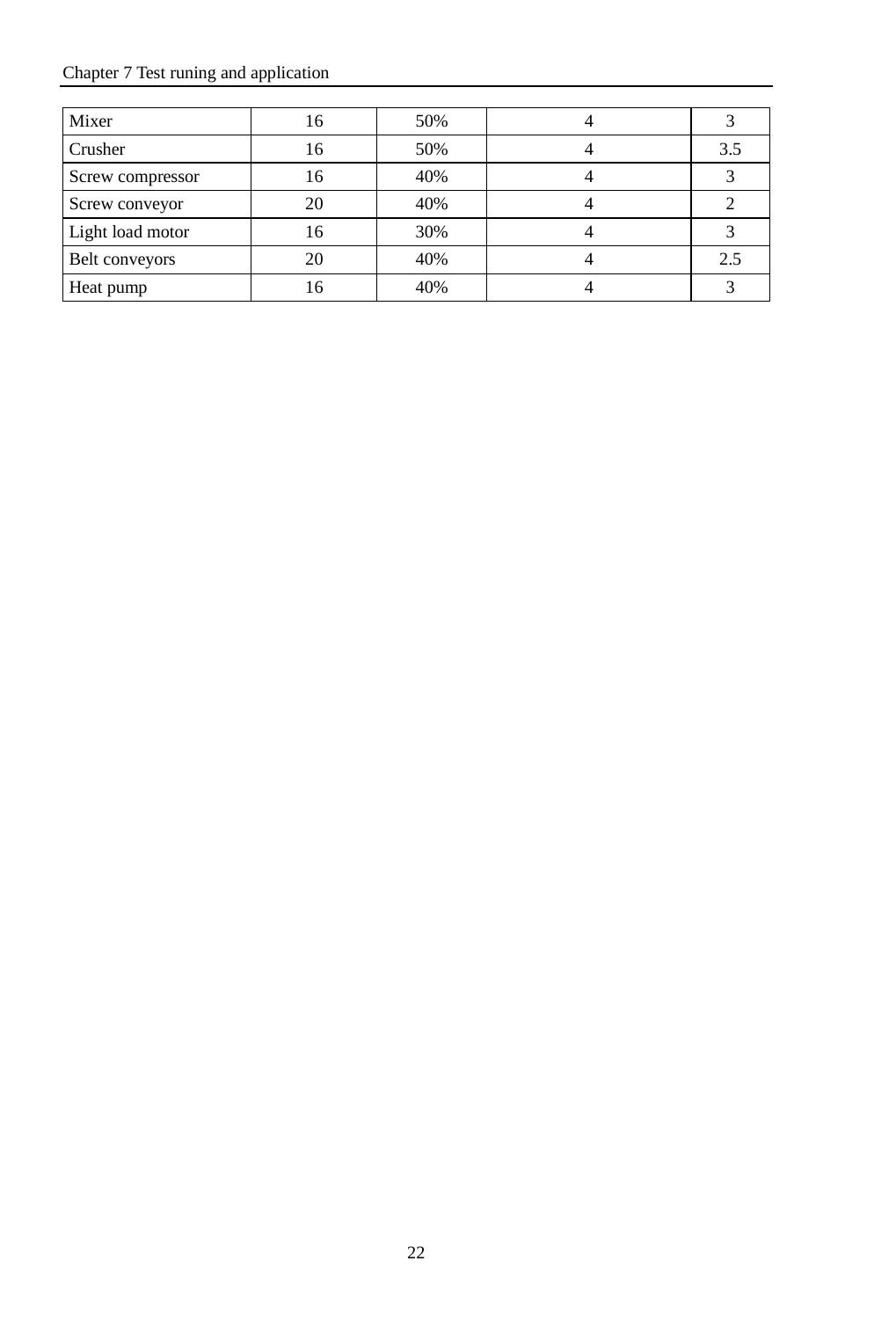# <span id="page-26-0"></span>**Chapter 8 RS485 communication**

Powtran PR5300 series soft starter with built-in RS485 standard interface which can be communicated with the PC and PLC host .

It Can be controlled by the host command of soft starter run/stop, monitoring the running state of soft starter and modify its function data, and so on.

## <span id="page-26-1"></span>**8-1.Summary of the modbus RTU communication protocol**

Modbus is a kind of serial asynchronous communication protocol. The physical interface RS485.Modbus is designed to modicon PLC, has the structure characteristic of PLC. Modbus in network control, the soft starter can be compared to a PLC to read and write on it. Start-stop control and status information (current, fault, etc.) And the function parameter mapping to keep register area XXX.

#### **8-1-1.Communication parameters**

Baud rate:9600;8 Data bits; No parity bit;1 stop bit.

#### **8-1-2.Communication data format**

The data format:

| <b>Address code</b> | <b>Function code</b> | Data area | <b>CRC</b> check |
|---------------------|----------------------|-----------|------------------|
| 1 byte              | byte                 | N byte    | 2 byte           |

## <span id="page-26-2"></span>**8-2.The soft starter associated settings**

| <b>Register address</b> | <b>Operation code</b> | <b>Register function description</b> |
|-------------------------|-----------------------|--------------------------------------|
| 0001                    | 06                    | Control word                         |
| 0002                    | 03                    | Status word                          |
| 0003                    | 03                    | The average current                  |
| Exceptional 0004        | 03                    | Fault code                           |
| 0256-0274               | 03&06                 | Soft starter function code           |

**8-2-1.Register address**

Register is not listed above is illegal, cannot read and write, otherwise it will report to the controller an exceptional code from the station.

All data address is 0000 for reference.

#### **8-2-2.Support code**

Soft start only supports the following code, if you use other code, will give exceptions to the code.

|                   | 06                                 |
|-------------------|------------------------------------|
| Read the register | Write a single register            |
|                   | __________________________________ |

Code 03 only WORD (WORD) to read.

# **8-2-3.The register description**

0001 The command register

| <b>Digit</b> | <b>Value</b> | <b>Description</b> |
|--------------|--------------|--------------------|
|              |              | Starter starting   |
| 0            |              | Keep the mold      |
|              |              | Starter stop       |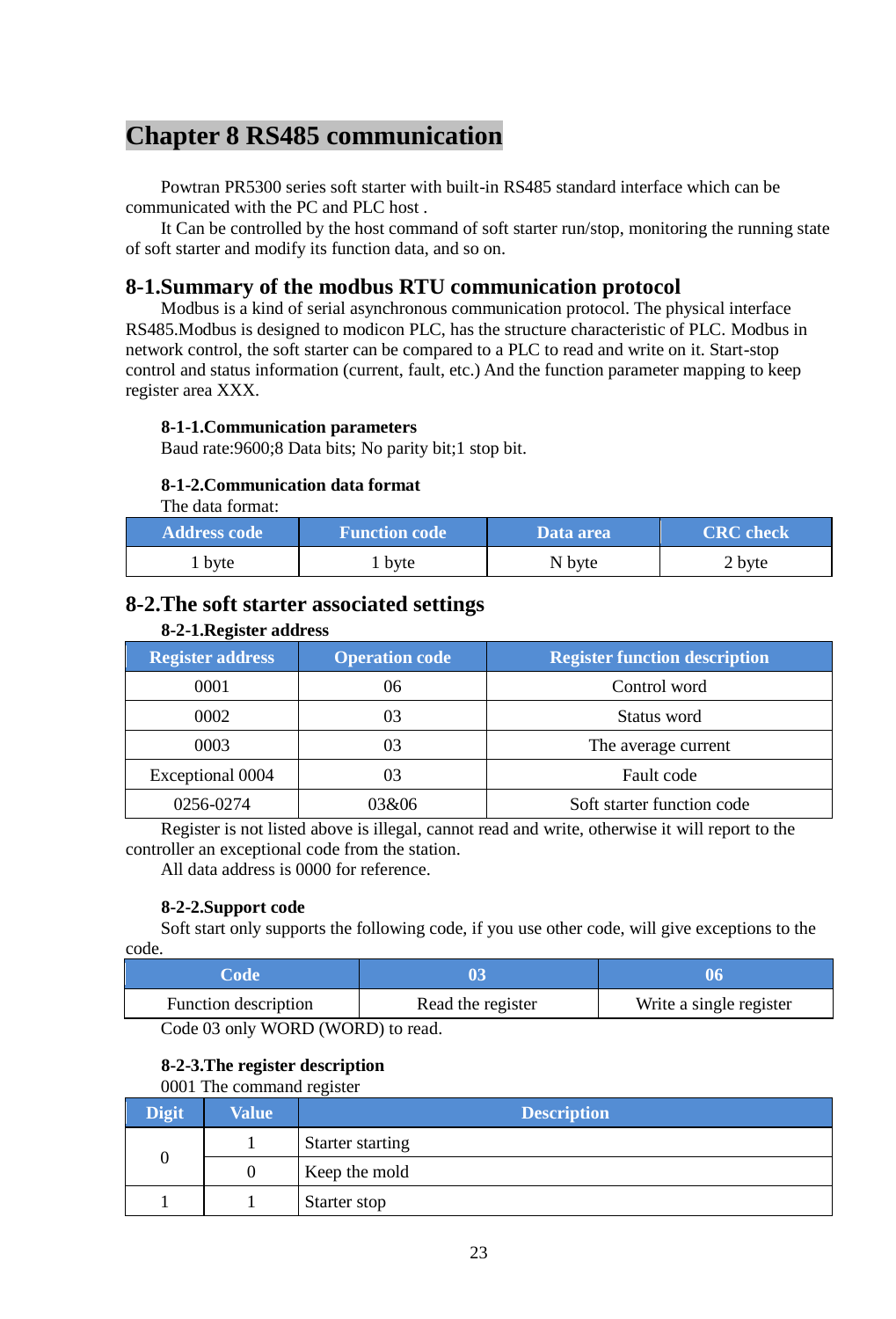|          |         | Keep the mold        |
|----------|---------|----------------------|
|          | $0 - 1$ | To reset the starter |
| $3 - 15$ |         | Unused               |

Example: Starting from the soft starter of standing 02, the controller sends 02 06 00 01 00 01, such as command execution, normal return 02 06 00 01 00 01. Starter can normal starting to view the status register, if there is a failure, should send 02 06 00 01 00 04 to reset

0002 Status register

| <b>Digit</b>   | <b>Value</b> | <b>Description</b> |  |  |  |
|----------------|--------------|--------------------|--|--|--|
| $\mathbf{0}$   | 1            | Starting state     |  |  |  |
|                | $\theta$     | Stop state         |  |  |  |
|                |              | Running state      |  |  |  |
|                | $\theta$     | Stop state         |  |  |  |
| $\overline{c}$ |              | Soft stop state    |  |  |  |
|                | $\mathbf{0}$ | Stop state         |  |  |  |
| 3              |              | Failure state      |  |  |  |
|                | $\theta$     | The normal state   |  |  |  |
| $4 - 15$       |              | Unused             |  |  |  |

For example: Read the status register code, send 02 03 00 02 00 01, if the starter is starting to return to the 02 03 02 00 01. If the starter fails, it returns 02 03 02 00 08.

0003 current average (sixteen decimal)

The average \*10 value of the value to the actual current of motor phase (including a decimal). For example: Read the current size, send 02 03 00 03 00 01, if the current 235A, then return 02 03 02 09 2E (return value /10 for actual current value).

0004 fault code (sixteen hex)

When the state register 0002 3 to 1, on behalf of the soft starter in fault state.

For example: Send 02 03 00 04 00 01, if returned 02 03 02 00 04, explain the current input missing phase (fault code 04).

#### **8-2-4.Function parameter register 40XXX 5300 soft starter**

0256-0274 for the function register, corresponding to the address is  $0x0100-0x0112$ , the high byte address is 01, the status byte address is 0x00-0x12, corresponding to the function code P0-PL. For example, address P9 and function code 0x109 (starting mode). Can read and write the code. The following examples illustrate their usage:

Example 1: Read the size of the function code P1, send 02 03 01 0 1 00 01.

Example 2: Read the function code PA (protection level), send 02 03 01 0A 00 01, if return 02 03 02 00 03, the reading of the protection level is 3.

Example 3: Soft starter will rewrite the function code P7 70%, send 02 03 01 07 00 01.

| Code | <b>Name</b>             | <b>Description</b>                                                                                                                                     |
|------|-------------------------|--------------------------------------------------------------------------------------------------------------------------------------------------------|
| 01   | <b>Illegal</b> function | Unable to perform function code, the soft starter is not<br>supported                                                                                  |
| 02   | Illegal data address    | The received data address cannot execute, overflow                                                                                                     |
| 03   | Illegal data values     | Received data cannot execute<br>1. The parameters beyond the limit<br>2. Parameters cannot be modified<br>3. The runtime parameters cannot be modified |

## <span id="page-27-0"></span>**8-3.Exception reponse**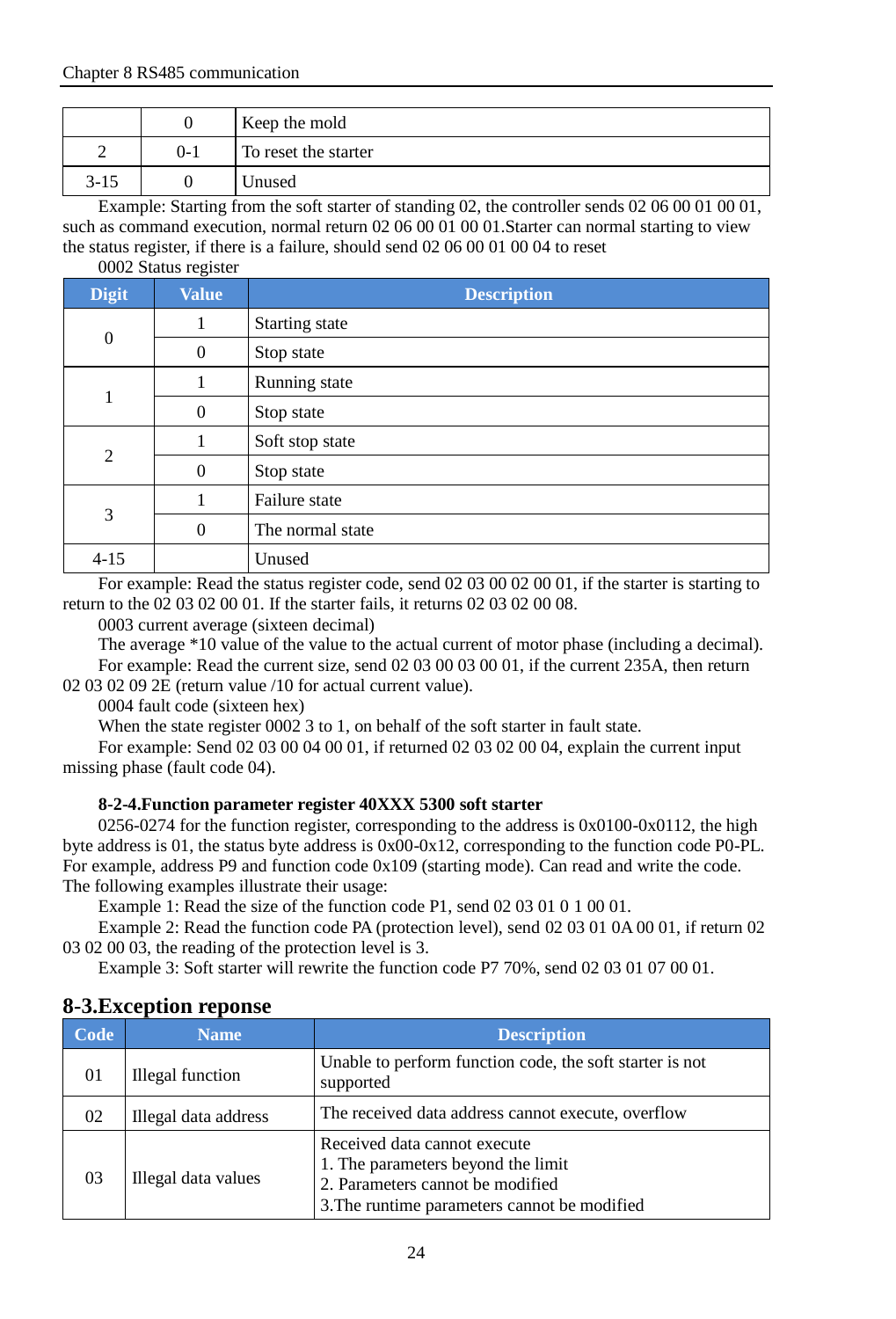# **8-3-1.Illegal function code 01**

| The main inquiry message format: |  |  |  |
|----------------------------------|--|--|--|
|                                  |  |  |  |

| Sub station<br>address                                                                        | <b>Function</b><br>code | <b>Start</b><br>address<br>low byte |                      | <b>Start</b><br>address<br>low byte | <b>Register</b><br>number<br>high | <b>Register</b><br>number<br>low | <b>CRC</b><br>check |
|-----------------------------------------------------------------------------------------------|-------------------------|-------------------------------------|----------------------|-------------------------------------|-----------------------------------|----------------------------------|---------------------|
| 0x01                                                                                          | 0x08                    | 0x00                                |                      | 0x80                                | 0x00                              | 0x0d                             |                     |
| This agreement is not used $0 \times 08$ function code, so the subordinate standing response: |                         |                                     |                      |                                     |                                   |                                  |                     |
| Sub station address                                                                           |                         |                                     | <b>Function code</b> |                                     | <b>Abnormal</b> code              | <b>CRC</b> check                 |                     |
| 0x01                                                                                          |                         | 0x88                                |                      |                                     | 0x01                              |                                  |                     |

## **8-3-2. Illegal data address 02**

#### Master query message format:

| Sub station<br><b>address</b> | <b>Function</b><br>code | <b>Start</b><br>address<br>low byte | <b>Start</b><br>address<br>low byte | <b>Register</b><br>number<br>high | <b>Register</b><br>number<br>low | <b>CRC</b><br>check |
|-------------------------------|-------------------------|-------------------------------------|-------------------------------------|-----------------------------------|----------------------------------|---------------------|
| 0x01                          | 0x04                    | 0x01                                | 0x80                                | 0x00                              | 0x07                             |                     |

5300 04 function code register address error, so the sub station response:

| <b>Sub</b> station address | <b>Function code</b> | Abnormal code | <b>CRC</b> check |
|----------------------------|----------------------|---------------|------------------|
| 0x01                       | 0x84                 | 0x02          |                  |

## **8-3-3.Illegal data values 03**

The main inquiry message format:

| Sub station<br>address. | <b>Function</b><br>code | <b>Start</b><br>address.<br>low byte | <b>Start</b><br>address<br>low byte | <b>Register</b><br>number<br>high | <b>Register</b><br>number<br>low | <b>CRC</b><br>check |
|-------------------------|-------------------------|--------------------------------------|-------------------------------------|-----------------------------------|----------------------------------|---------------------|
| 0x01                    | 0x04                    | 0x00                                 | 0x80                                | 0x01                              | 0x80                             |                     |

Function code register address errors, so the child standing response:

| <b>Sub</b> station address | <b>Function code</b> | Abnormal code | <b>CRC</b> check |
|----------------------------|----------------------|---------------|------------------|
| 0x01                       | 0x84                 | 0x03          |                  |

# <span id="page-28-0"></span>**8-4.Using the matters need attention**

1.Soft start device address, communication rate, calibration model must be the same with the controller communication Settings.

2.If not receive response data, should check the above parameters, to 485 terminal connection is correct, check CRC is correct or not.

3.When several soft starter communicate, should add 120 ohm resistor in the last soft starter's AB terminal.

4.The P5, P6, PL, PM and PN can't read and write operations through communication.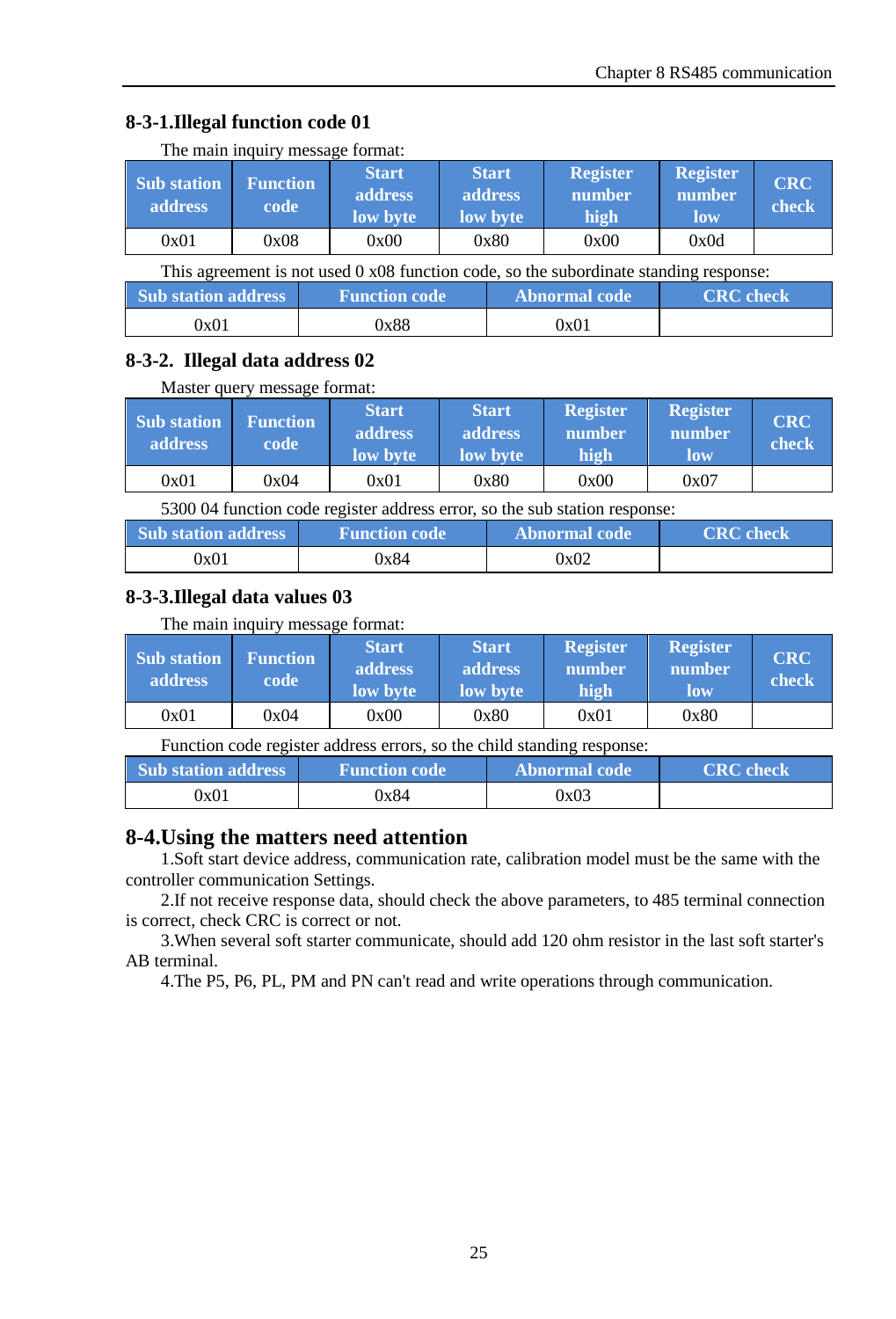# <span id="page-29-0"></span>**Chapter 9 Fault causes and treatment**

| <b>Display</b>                                            | <b>Description</b>                              | <b>Problems and treatment methods</b>                                                                                                                                                           |  |  |
|-----------------------------------------------------------|-------------------------------------------------|-------------------------------------------------------------------------------------------------------------------------------------------------------------------------------------------------|--|--|
| Err00                                                     | Failure has been<br>solved                      | Just happened undervoltage, overvoltage or overheating,<br>instantaneous stop terminals are open, such failures, now has<br>been normal, this time to prepare lights, reset to start the motor. |  |  |
| Err01                                                     | External terminal<br>momentary<br>Open circuit  | Short-circuit connection with the external Instantaneous stop<br>terminal Cand public terminal (0), or connecting to other<br>protective devices normally closed contact.                       |  |  |
| Err <sub>02</sub>                                         | Soft starter over-<br>heat                      | Start too often or the motor power do not match with the soft<br>starter.                                                                                                                       |  |  |
| Err <sub>03</sub>                                         | Starting times too<br>longer than 60<br>seconds | Starting parameter settings is inadequate or the load is too<br>heavy, the power capacity is not enough, etc.                                                                                   |  |  |
| Err04                                                     | Input phase lost                                | Check the input or main circuit failure, whether the bypass<br>contactor is stuck in the closed position and whether the SCR is<br>in open circuit and so on.                                   |  |  |
| Err05                                                     | Output phase lost                               | Check the input or main circuit failure, whether the bypass<br>contactor is stuck in the closed position and whether the SCR is<br>in open circuit and so on.                                   |  |  |
| $Err$ 06                                                  | Three-phase<br>unbalanced                       | Check whether the input three-phase power supply and the load<br>motor is normal.                                                                                                               |  |  |
| ErrO7                                                     | Start over-current                              | Whether the load is too heavy or motor power does not match<br>with soft starter.                                                                                                               |  |  |
| Err <sub>08</sub>                                         | Running overload<br>protection                  | Whether the load is too heavy or setting items P7, PP<br>parameters set incorrectly.                                                                                                            |  |  |
| Err09                                                     | Supply voltage is<br>too low                    | Check the input voltage or setting item P9 parameter set<br>incorrectly.                                                                                                                        |  |  |
| Err10                                                     | Supply voltage is<br>too high                   | Check the input voltage or setting item PA parameter set<br>incorrectly.                                                                                                                        |  |  |
| Err11                                                     | Incorrect parameter<br>Setting                  | Modify the settings, or pressing the Enter key on power to<br>restore the factory values.                                                                                                       |  |  |
| Err12                                                     | Load short-circuit                              | Check whether overloading or thyristor short circuit.                                                                                                                                           |  |  |
| Err13                                                     | Automatic re-start<br>wiring error              | Check whether the outside the control start and stop terminal is<br>connected to 2-wire mode.                                                                                                   |  |  |
| <b>External Stop</b><br>terminal wiring<br>Err14<br>error |                                                 | When you allow external control mode, the external control<br>stop terminal is in the open state, which can not start the motor.                                                                |  |  |
| Err15                                                     | Motor under-load                                | Check the motor shaft and load faults.                                                                                                                                                          |  |  |

Fault codes and treatment as following table:

Note: Some fault phenomena are interrelated, as the report Err02, may be related with soft starter overheating or load short current, so when checking fails, consideration should be comprehensive, accurately determine the point of failure.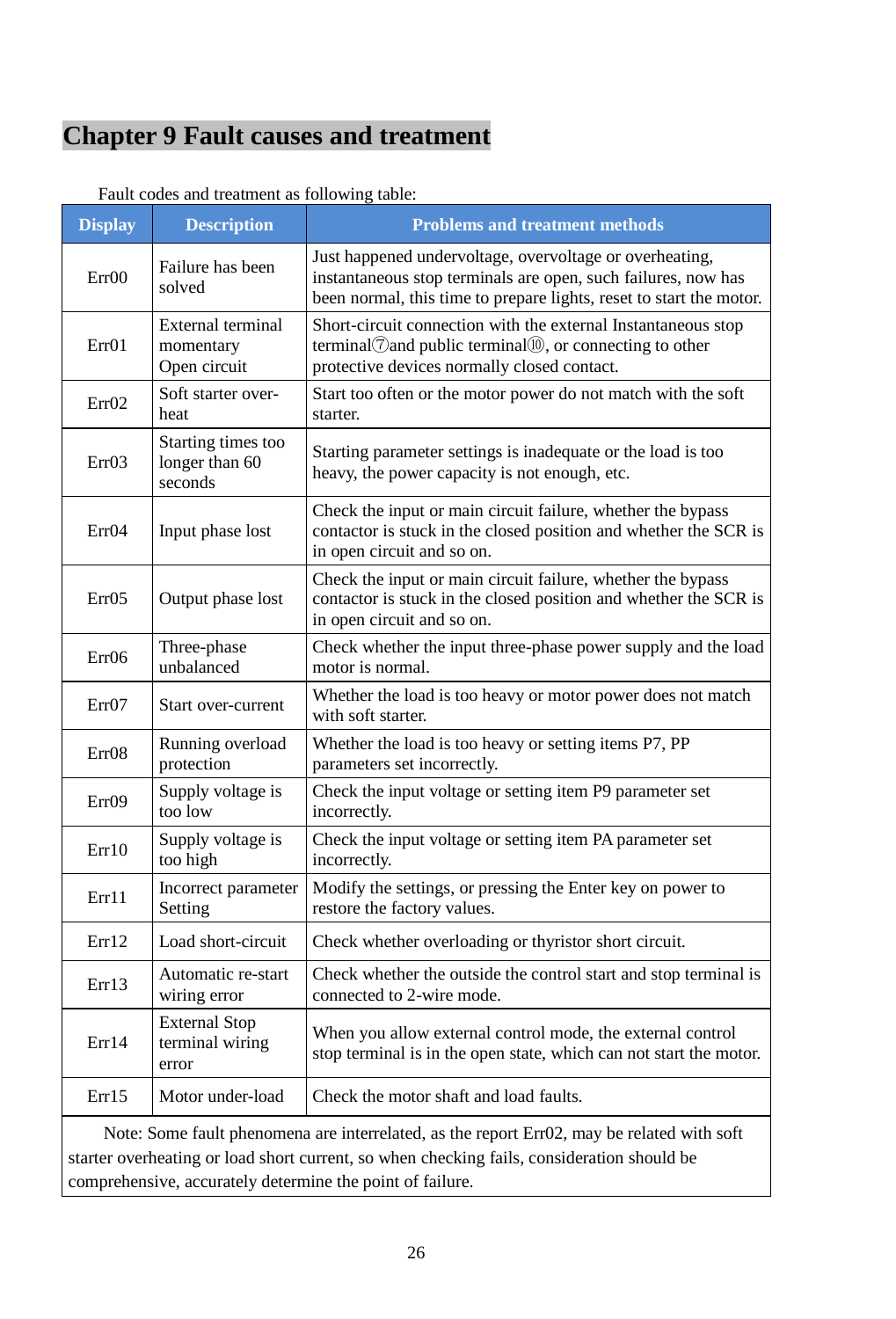# <span id="page-30-0"></span>**Chapter 10 Soft starting model specifications and options**

| <b>Model</b> | <b>Rated</b><br>power<br>$\overline{(\mathbf{kW})}$ | <b>Rated</b><br>curre<br>nt(A) | <b>MCCB</b><br>model (QF) | <b>By-pass</b><br>contactor<br>model (KM) | <b>A</b> line size              |
|--------------|-----------------------------------------------------|--------------------------------|---------------------------|-------------------------------------------|---------------------------------|
| PR5300 011G3 | 11                                                  | 23                             | 32A                       | 40A                                       | 6mm <sup>2</sup> Cable          |
| PR5300 015G3 | 15                                                  | 30                             | 40A                       | 63A                                       | 10mm <sup>2</sup> Cable         |
| PR5300 018G3 | 18.5                                                | 37                             | 50A                       | 63A                                       | 10mm <sup>2</sup> Cable         |
| PR5300 022G3 | 22                                                  | 45                             | 63A                       | 63A                                       | 16mm <sup>2</sup> Cable         |
| PR5300 030G3 | 30                                                  | 60                             | 80A                       | 100A                                      | 25mm <sup>2</sup> Cable         |
| PR5300 037G3 | 37                                                  | 75                             | 100A                      | 160A                                      | 35mm <sup>2</sup> Cable         |
| PR5300 045G3 | 45                                                  | 90                             | 125A                      | 160A                                      | 35mm <sup>2</sup> Cable         |
| PR5300 055G3 | 55                                                  | 110                            | 160A                      | 160A                                      | 35mm <sup>2</sup> Cable         |
| PR5300 075G3 | 75                                                  | 150                            | 180A                      | 250A                                      | 25*4mm <sup>2</sup> Copper bar  |
| PR5300 090G3 | 90                                                  | 180                            | 225A                      | 250A                                      | 25*4mm <sup>2</sup> Copper bar  |
| PR5300 115G3 | 115                                                 | 230                            | 315A                      | 400A                                      | 25*4mm <sup>2</sup> Copper bar  |
| PR5300 132G3 | 132                                                 | 260                            | 315A                      | 400A                                      | 40*4mm <sup>2</sup> Copper bar  |
| PR5300 160G3 | 160                                                 | 320                            | 350A                      | 630A                                      | 40*4mm <sup>2</sup> Copper bar  |
| PR5300 185G3 | 185                                                 | 370                            | 400A                      | 630A                                      | 40*4mm <sup>2</sup> Copper bar  |
| PR5300 200G3 | 200                                                 | 400                            | 500A                      | 630A                                      | 40*4mm <sup>2</sup> Copper bar  |
| PR5300 250G3 | 250                                                 | 500                            | 630A                      | 630A                                      | 40*4mm <sup>2</sup> Copper bar  |
| PR5300 280G3 | 280                                                 | 560                            | 630A                      | 1000A                                     | 40*5mm <sup>2</sup> Copper bar  |
| PR5300 320G3 | 320                                                 | 630                            | 800A                      | 1000A                                     | 40*5mm <sup>2</sup> Copper bar  |
| PR5300 400G3 | 400                                                 | 800                            | 1000A                     | 1000A                                     | 50*8 mm <sup>2</sup> Copper bar |
| PR5300 450G3 | 450                                                 | 900                            | 1600A                     | 1250A                                     | 50*8 mm <sup>2</sup> Copper bar |
| PR5300 500G3 | 500                                                 | 998                            | 1600A                     | 1250A                                     | 50*8 mm <sup>2</sup> Copper bar |

PR5300 soft starter list of external accessories specifications reference: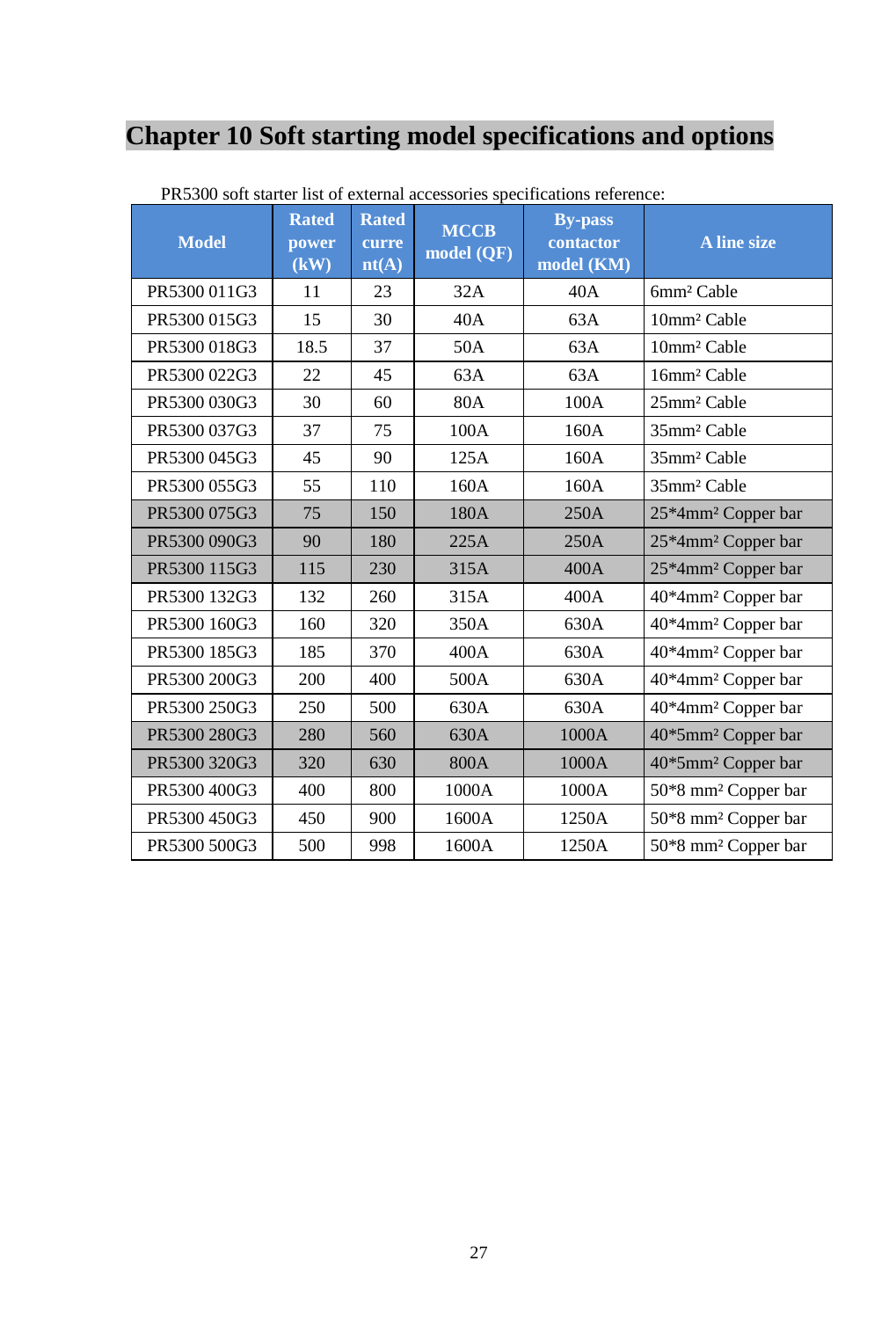# <span id="page-31-0"></span>**Chapter 11 Warranty**

The product quality shall comply with the following provisions (overseas market):

1. Warranty terms

1-1. The product from the ex-factory date, the warranty period of 18 months( except non-standard products), It is based on factory records.

1-2. The product from the ex-factory date. If the product appear quality problem within the normal operating range. We provide free warranty under 18 months.

1-3. The product from the ex-factory date, enjoy lifelong compensable service.

If there is a contract, we will according to the priority principle of the contract.

2. Exceptions clause

If belongs to the quality problems caused by following reasons products, we provide compensable service even though under the warranty. We will charge a maintenance fee.

2-1. The user is not in accordance with the "products manual" is used method of operation

Caused the failure.

2-2. Users without permission to alteration or repair caused by product failure.

2-3. Users beyond the standard specifications require the use of the inverter caused by Product failure.

2-4. Users to buy and then fell loss or damage caused by improper handling.

2-5.Because the user use adverse environment (such as: Humid environment, Acid and alkaline corrosion gas and so on) lead to product failure.

2-6. Due to the fault cause of earthquake, fire, lightning, wind or water disaster, abnormal

Voltage irresistible natural disasters.

2-7. Damaged during shipping ,but users are not rejected goods.

3. The following conditions, manufacturers have the right not to be warranty.

3-1. No product nameplate or product nameplate blurred beyond recognition.

3-2. Not according to the purchase contract agreement to pay the money.

3-3. For installation, wiring, operation, maintenance and other users can not describe the objective reality to the company's technical service center.

4. About the repair fee, according to our company latest price list as a standard.

5. When the products is broken, please complete the form and warranty card, shipping with the failure machine to our company.

6. Dalian Powtran Technology Co.,Ltd reserve the right to explain the terms of the event**.**